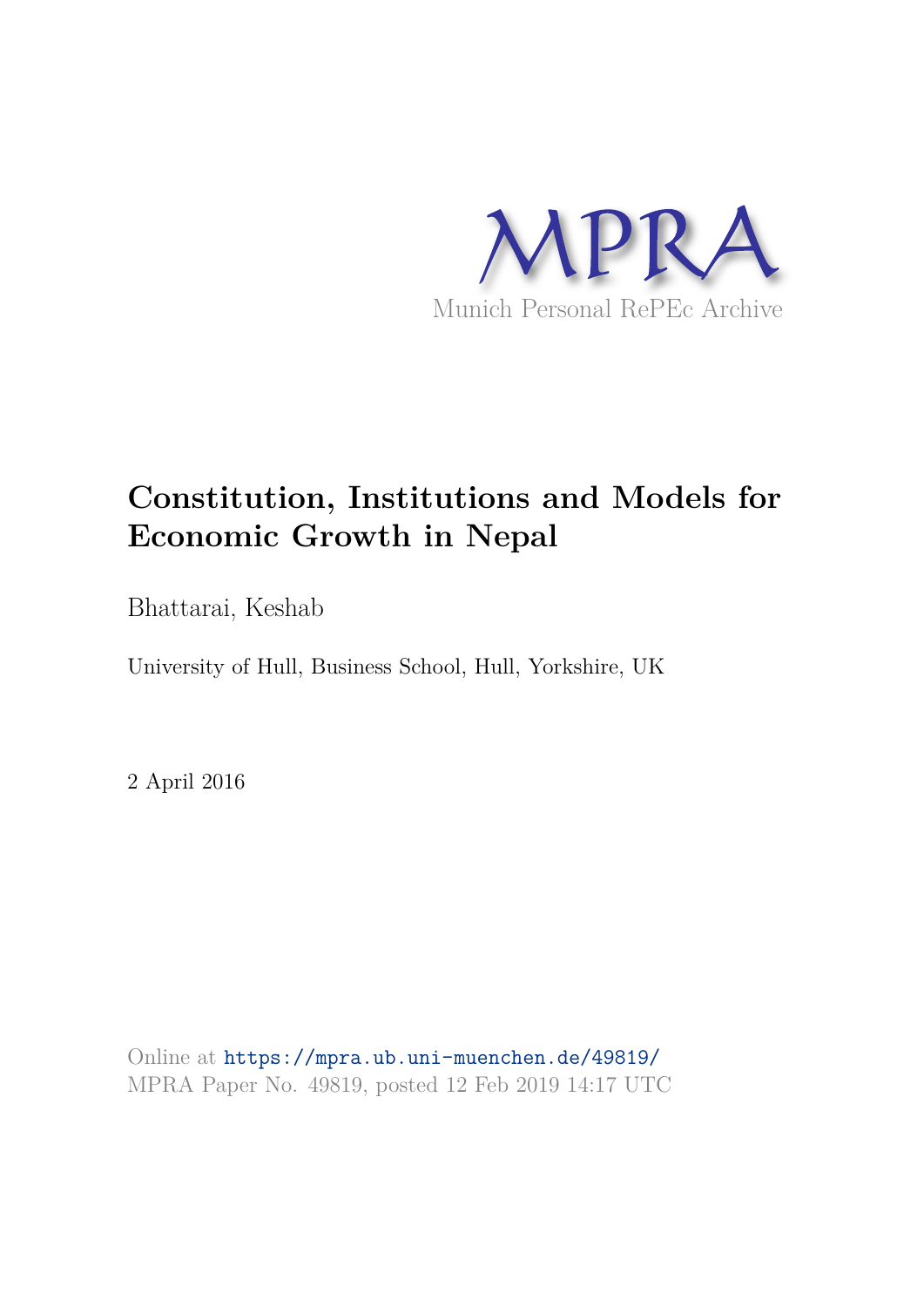## Constitution, Institutions and Models for Economic Growth in Nepal

Keshab Bhattarai University of Hull Business School, UK

#### Abstract

Nepal made significant progress in removing monarchy and terrors of Maoists in the last decade. It however lacks a stable solution of speedier economic growth and development as the major political parties are still struggling to institutionalize the new political framework set up by the new constitution of Nepal that was promulgated by the Constitution Assembly of Nepal (CAN-II ) for the federal democratic republic of Nepal on 20 September 2015. Madesh based parties did not accept the new constitution, this caused an undeclared embargo by India. Nepalese economy crippled by the mighty earthquake of April 2015 got further paralyzed due to this blockage. This has slowed down the process of demarcation of provinces, election of provincial assemblies and government, election of the national government. Setting up strategy for growth and development in Nepal with the multiparty structure with focus on broader objectives of national development, alleviation of poverty and speedier economic growth and design of programmes suitable to multi-ethnic, multiclimatic and multi-cultural and multi-linguistic inclusive frameworks would be possible only when the new set up is complete. Nepal should stick to a dynamic model of growth and development for a decentralized economy to update on beliefs that can transform the nation improving wellbeing of all people in Nepal.

Keywords: Nepalís new constitution, growth model of Nepal, economic develoment

JEL classification: O5, P5

I take full responsibility for any issues that may arise due to opinions expressed in this paper.Address: Business School, University of Hull, HU6 7RX, Hull, UK;email: K.R.Bhattarai@hull.ac.uk.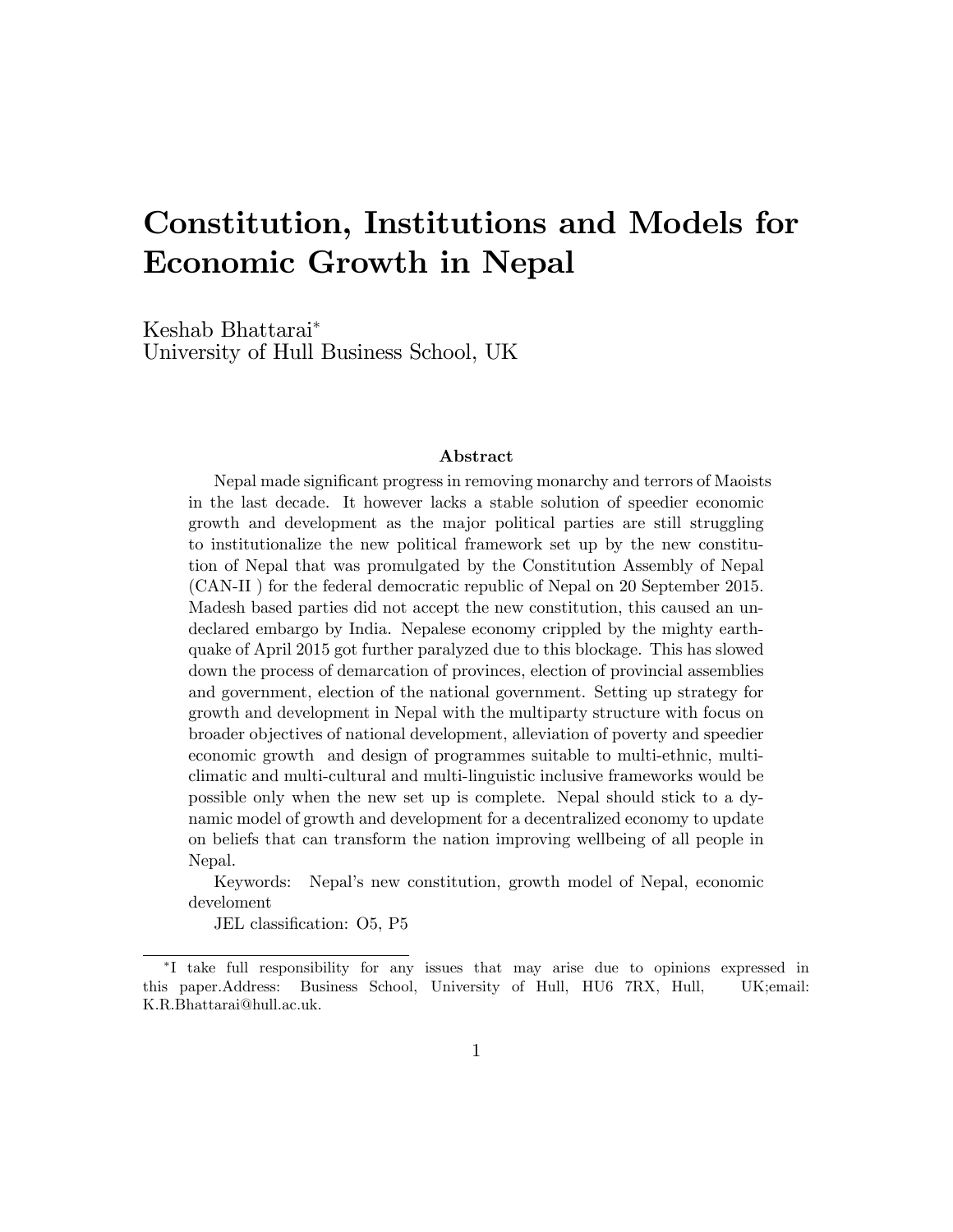## 1 Introduction

The Second Constituent Assembly of Nepal (CAN - II) promulgated a new constitution for the federal republic of Nepal on September 20, 2015. Six years had gone in negotiations without any agreements or consensus. A major earthquake on April 26, 2015 with loss of more than 8400 lives and massive collateral damages and outpouring of supports from India, China and other countries and non-resident Nepalis proved to be a turning point. New constitution was voted for by 507 members of the CAN-II and voted against by 25 members and abstained by 66 members from the Tarai-Madesh region who were in agitation already protesting the early draft of it that was circulated for public reactions. This constitution proposes a multiparty federal decentralized parliamentary system with three levels of Governance in Nepal: a centre, seven provinces and local assemblies ( village, municipality and districts). The lower house of parliament, the Pratinidhi Sabha is made of 275 members, of which 165 are directly elected from parliamentary constituencies on the FPTP basis and 110 members elected according to the proportional representation. The upper house is made of 59 members, eight from each of seven provinces, another three nominated by the president from specialists in various fields to represent the national interest, at least one with female. The Prime Minister is elector by the parliament on the basis of majority voting, the council of ministers is jointly respoinsible to the parliament, the PM selects members of his cabinet. When a single party cannot claim a majority in the parliament a coalition of parties is formed for the majority of votes base on power sharing agreement between them. The President and the vice President are elected by the parliament. Then this constitution has a provision of an independent judiciary in order to check and balance the exercise of power by the legislative and executive bodies. In addition there are twelve different national level commissions to provide special duties including the election commision for the election of central, provincial and local bodies, a commission for abuse of authorities in public offices, a commission for human rights, a commission to recruit officials for public services, and several other commissions to look after the special interest of women, ethnic groups including Madesh, Dalits, Muslims and Tharu communities.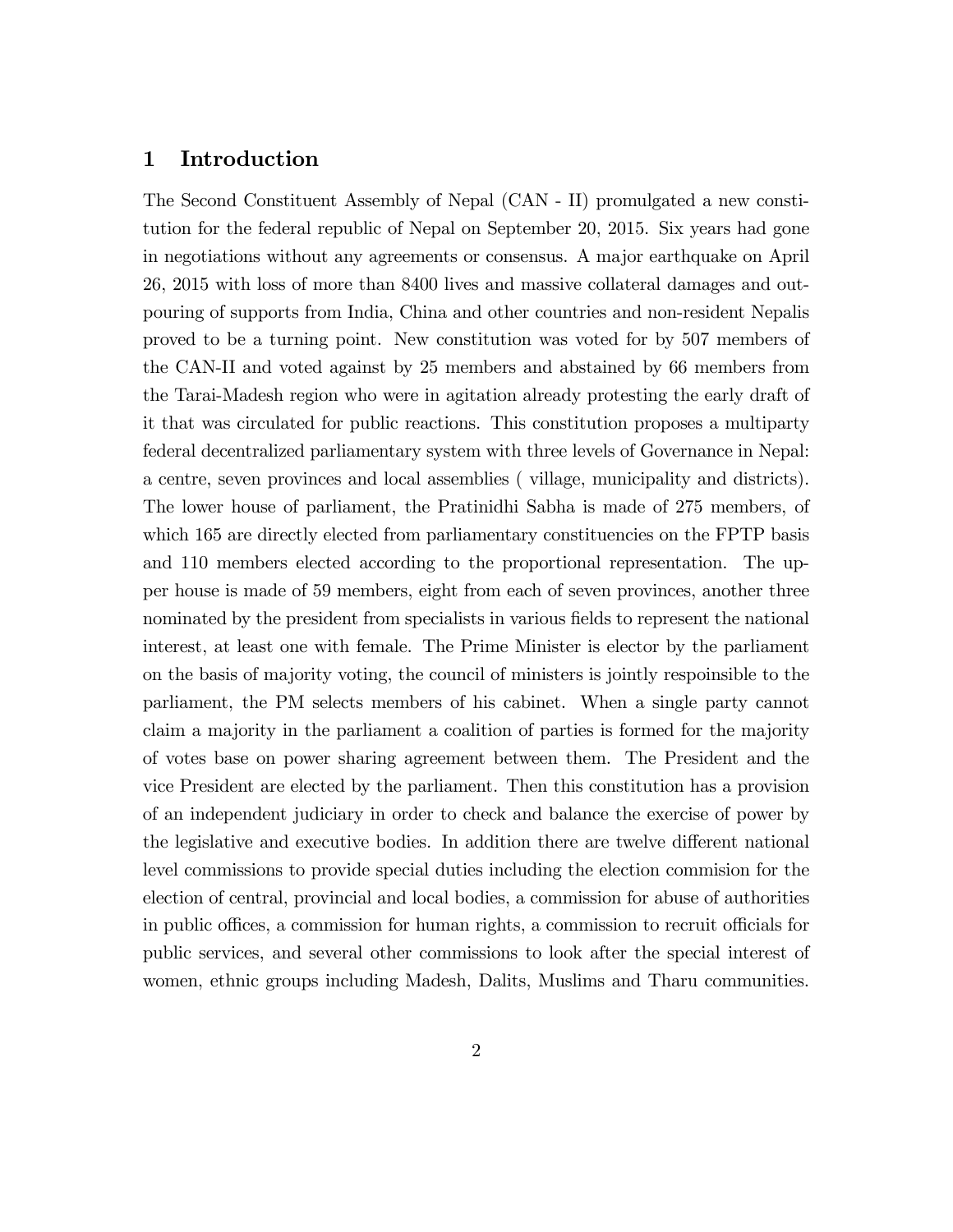Constitution with 37 sections, 297 clauses and 7 schedules - all in 128 pages provides more than 30 fundamental rights for individuals aiming to protect their political , economic, social and cultural interests. Preamble states commitment to overall welfare based on social justice for all citizens. The broad directive principles of political, economic, cultural, dalits and marginal groups and females guide activities of the nation. Most important aspect of this constitution is that this is the Örst time when a modern constitution is written and promulgated by the delegates directly elected by people of Nepal. In this sense this should be considered as the end of fuedalism and a beginning of the democratic socialism in Nepal. People were struggling for this moment continuously for last seven decades since last 1940.

The major political parties the NC, UML and UCPN were able to forge a consunsus among the four major issues in July 2015. Lack of this had caused total failure of the CAN-I after four years' of its tenure on May  $28$ ,  $2012<sup>1</sup>$ . Four issues that took so much attenstion were :

- 1. Restructuring of state: what should be the number of provinces and what should be their names in the federal democratic system of Nepal?
- 2. Form of the governance: should it be a presidential or parliamentary form of the polity?
- 3. Election system: should representative of people be elected on the basis proportional representation system or on the basis of the Örst pass the post (FPTP) election system? what should be timings of elections?
- 4. Justice system: what should be its form and how to insure its independence?

The deadlock created by "the mutual distrusts, lack of sufficient homeworks and over concentration on negative criticism to disrupt any good initiative" broke because of the ungent need for speedy economic recovery in the wake of outpouring of

<sup>&</sup>lt;sup>1</sup>When the members of the Maoists led coalition of opposition parties protested violently in the assemby on Jan 22, 2015, it was clear their intention was not for a solution of the current problem but to create chaos, tensions and disruptions. They still have not transformed themselves the basic priciples of democracy but still cotinue to day-dreaming of a totalitarian system with their full control of all parts of the government.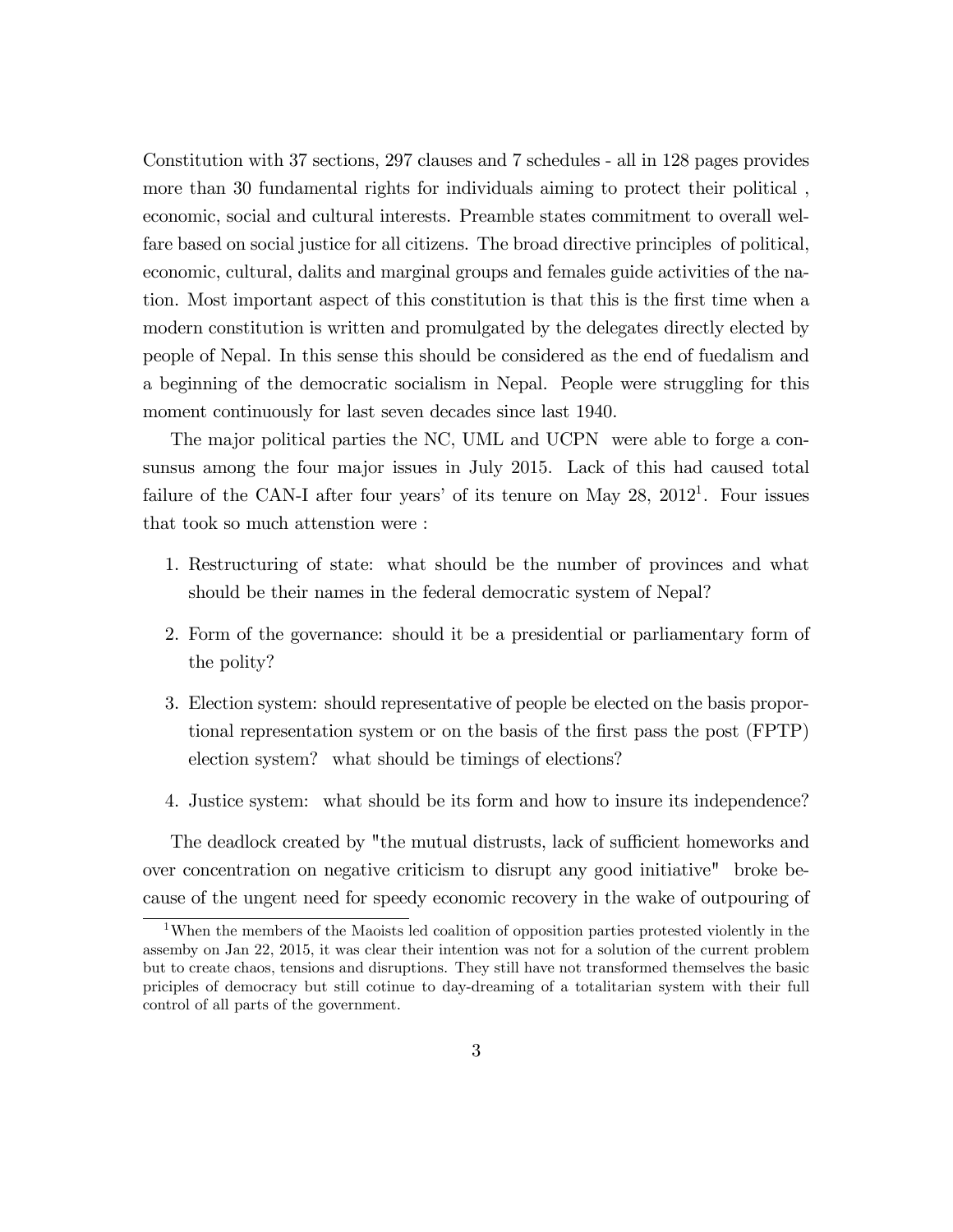international asssistance for the victims of the earthquake. Thus a massive natural shock united most of the political forces towards a new constitution.

## 1.1 Realities

Nepal is a very heterogeneous country not only in terms of rugged topography and ethnographic landscape with Mountains, Hills, Valleys and Tarai regions but different ethnic group settlements concentrated in different parts of the country. The current structure of unified Nepal originated in "baise-chaubise rajya  $-(22 \text{ and } 24 \text{)}$ principalities)" before the unification of modern Nepal around 1769. Ethnic groups such as Limbuwan, Bhojpuri-Mithila, Sherpa, Newa, Awadh, Magarat, Khas Arya, Tharuhat, Dotel retain their identity and culture in specific regions. Had the new federal Nepal, been divided in provinces on the basis of enthnicity, it would have created new problems or even led to civil wars if different groups enter into conflict in sharing natural resources including rivers, forests and mountains.

Nepal should learn from the recent referendum in Scotland. The whole nation can disintegrate if provinces want political independence. It will certainly be difficult for Nepal to achieve faster growth rate in the the rest of the 21st century with discontents among sub-national groups. Division of provinces in federal Nepal may not decentralise political and economic power as intended but will create extra problems and tensions and misuse of scarce economic resources. While the decentralisation aims to empower ordinary citizens in making decisions about their daily lives at local level, there is a danger that they may be drawn into unnecessary conflicts if such divisions are not according to economic realities. Decentralisation has been successful in many advanced countries. The model of decentralisation in the Western Europe, particularly of Switzerland, shows how the decisions taken by elected assemblies in provinces are far superior to those taken in the capital city. Decisions relating to the provision of basic public services including education, health and provision of water, electricity, gas, or developing literature, culture and traditions are more efficient at the local level within the broad parameters set by the central government. Local elected assemblies are closer to the people.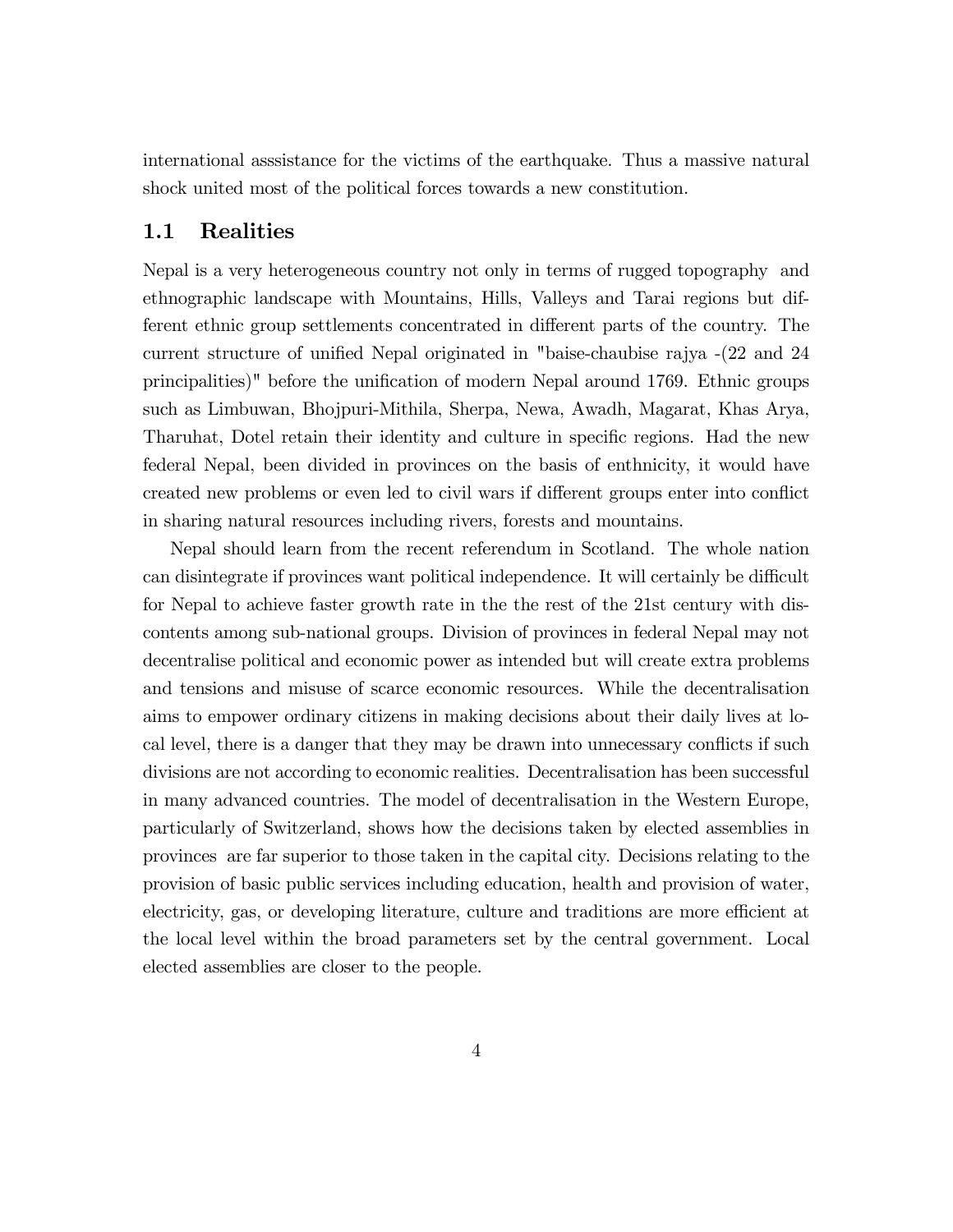

Figure 1: Seven provinces and ethnicity in Nepal

How many provinces should a federal Nepal have? As shown in Figure 1 the new constitution has declared creation of seven provinces. Smaller states cannot attract larger investments required for speedier growth. Therefore it is better to be very cautious about the number of states. It is important to understand that the size of markets become important in reaping the scale and scope and realising profitability of investment projects and administrative cost multiplies with the number of states. Number of states was one of the most contentious issues, still not settled issue,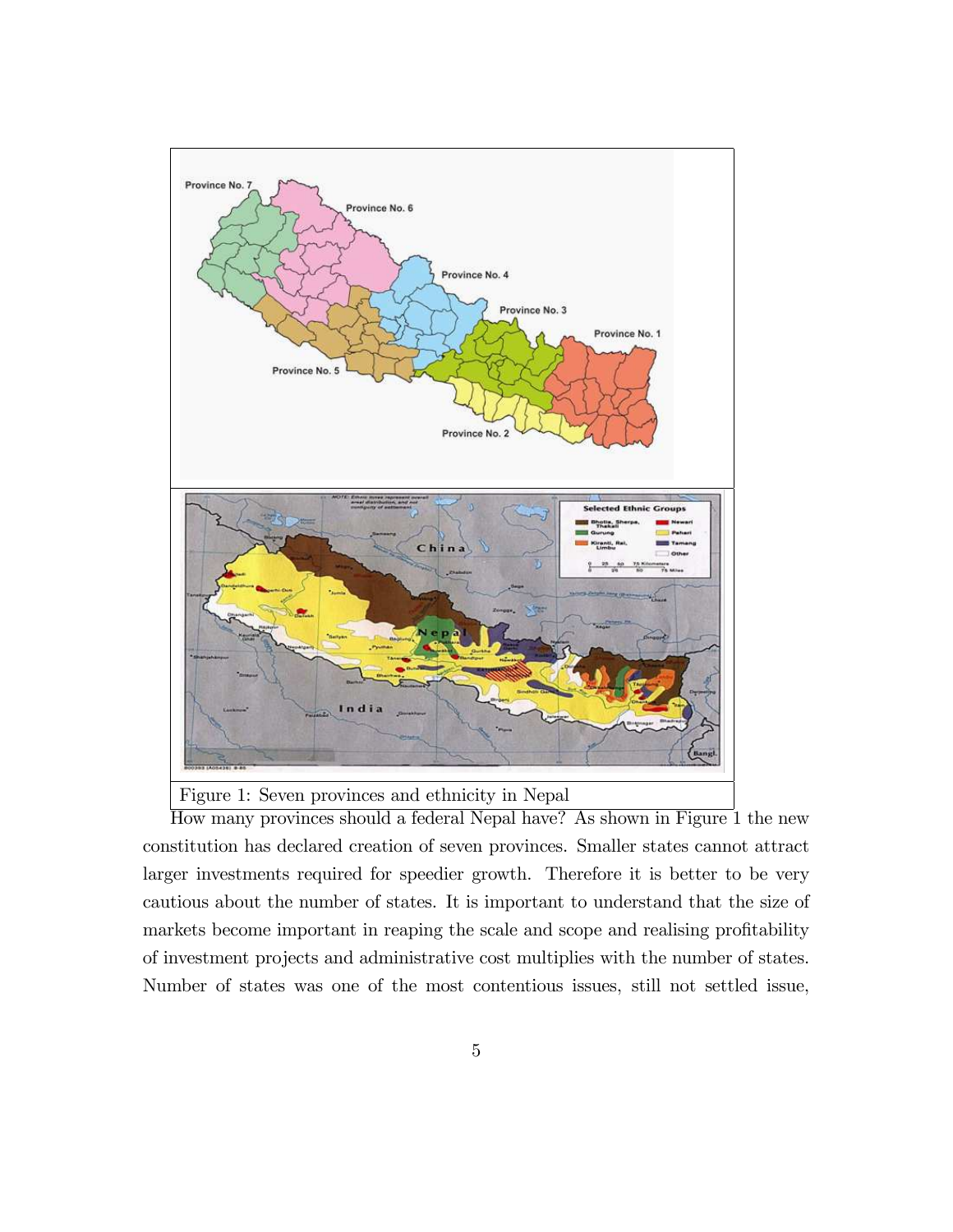among the political parties. Maoists party opting for ten to eleven provinces and others for Öve to seven. Seven was an agreement on the middle. Now the Federal Commission is to decide the boundaries and the names of states within the six month of the promulgation of constitution. It would obviously be better if the name and boundaries were decided before the promulgation of the constitution.

Compare the size of states in India and provinces in China. Total population of Nepal (now in about 30 million) is about 14.6 percent of the Uttar Pradesh (204.2 million), 29.1 percent of Bihar (103 million) and 32.2 percent of the West Bengal (93 million) in India. Similarly Guandong (105.9 ml), Sandong (96.9 ml), Henan (94.1 ml) and Sinchuan (85 ml) provinces of China have population more than three times of entire Nepal. Size of poulation in Tibet of 3.1 ml is about 10 percent of Nepal. Dividing the markets for goods and services and factors of production in Nepal in less than four million people does not seem economically prudent.

Why should the form of governance matter so much? Nepal's neighbor India has a very successful parliamentary system and China is doing very well economically under the presidential system. The United States is a good example of presidential system and the UK is a very successful parliamentary democracy. The separation of power and functions among the legislative, executive and the judiciary is working well in all of these democratic countries no matter under the presidential or parliamentary system. Given the heterogeneity of population, it seems optimal to choose the parliamentary democracy system in Nepal to decentralise power more than in a presidential system. What matters for stability is clear jurisdictions among the wings of the government in the centre and the provinces and villages in the regions and local areas. Individuals should know their roles, responsibilities and limitations clearly while being part of the nation. This will become clearer as all organs from the new constitution become alive.

#### 1.1.1 Structure of the Parliament

As has been seen in the last two elections for CAN-I and CAN-II, electoral system remains combinations of the the first pass the post (FPTP) and the proportional election system. No vote is wasted in such mixed election system; it is immune for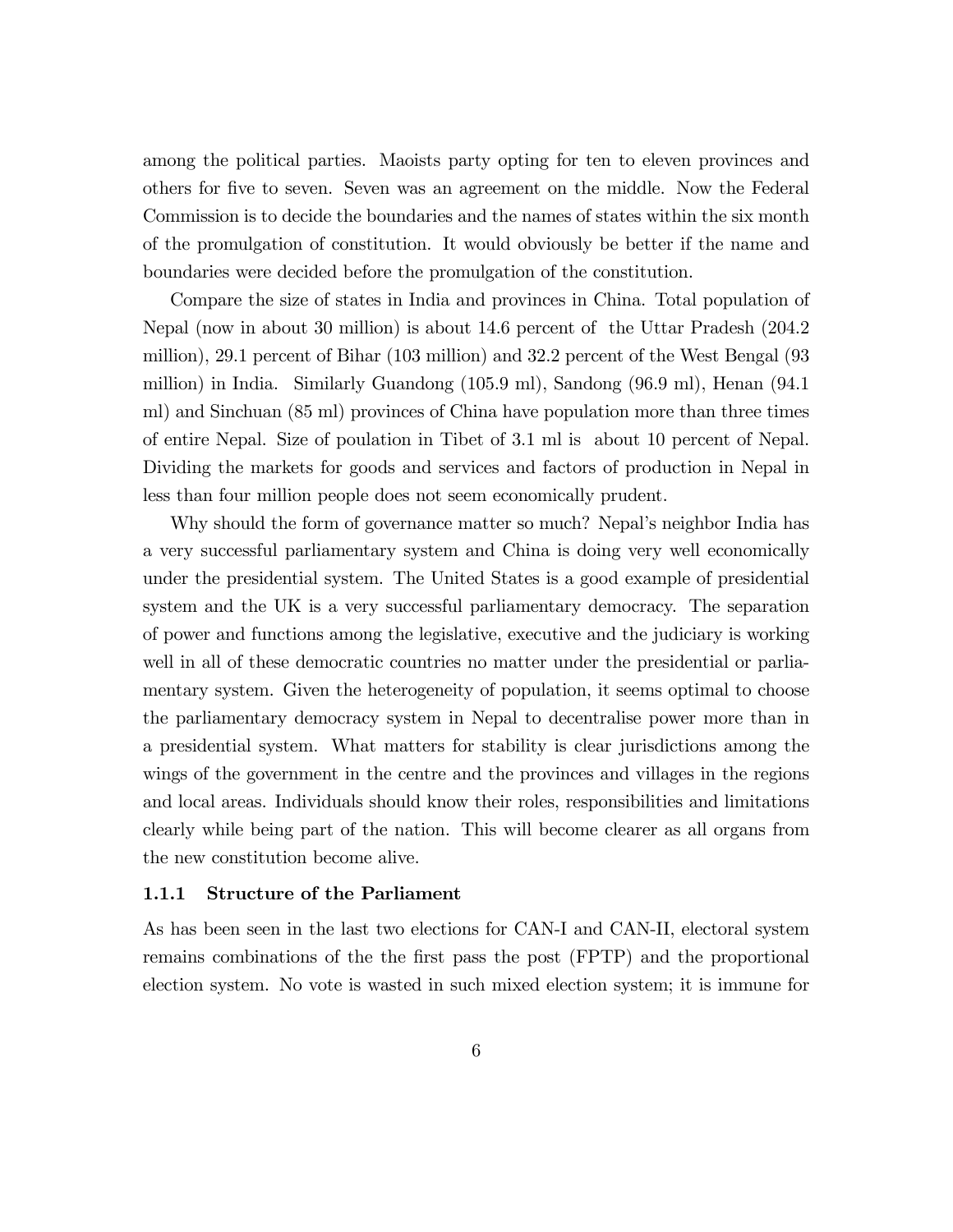the paradox of meian voters. The parliament now consists of the House of Representatives (lower house) and the National Assembly (upper house). Lower house is made of 275 members, of which 165 are directly elected from parliamentary constituencies on the FPTP basis and 110 members elected according to the proportional representation. This number is about 35 percent above the 205 member parliament elected on May 12, 1991. Then the upper house small one with 45 members, five from each of eight provinces, another Öve nominated by the president from specialists in various fields to represent the national interest. This way each parliamentarian represents about 1.1 lakh people. This may be a very affordable parliament that can focus on promulgating rules and regulations required to run the country particularly for the speedier economic growth. It also provides sufficient numbers to the cabinet and committees in the parliament at the central level and for committees at the local bodies. The parliament should elect the most capable person as the president on a non-partisan basis who is responsible for all people equally. He should have some emergency and contingency powers to defend the state. This sort of arrangement could work very well also in Nepal as it has worked so well in India.

## 1.1.2 Electoral system and Judiciary

There is little room for any controversy about the nature and functions of the election commission. Its main function is to arrange smooth and fair election and declare votes obtained by the candidates and select the winners. Its major duties include maintaining the accuracy of the voter's list and checking the credentials of candidates claiming to represent the people, count votes and declare winners and losers on the basis of votes they are able to secure in the election.

The major function of a judiciary is to ensure the system of justice in the country. Judges of the Supreme Court have plaid very important roles in defending democracy in Nepal. From time to time since 1990 independent judiciary has protected democracy in Nepal when the political agreements were collapsing bringing the whole country in the darkness. Government of bureaucrats was much more efficient than the elected one in conducting free and fair general election on November 19, 2013. The parliament of Nepal was reinstated in 2006 by a decision of the Supreme Court;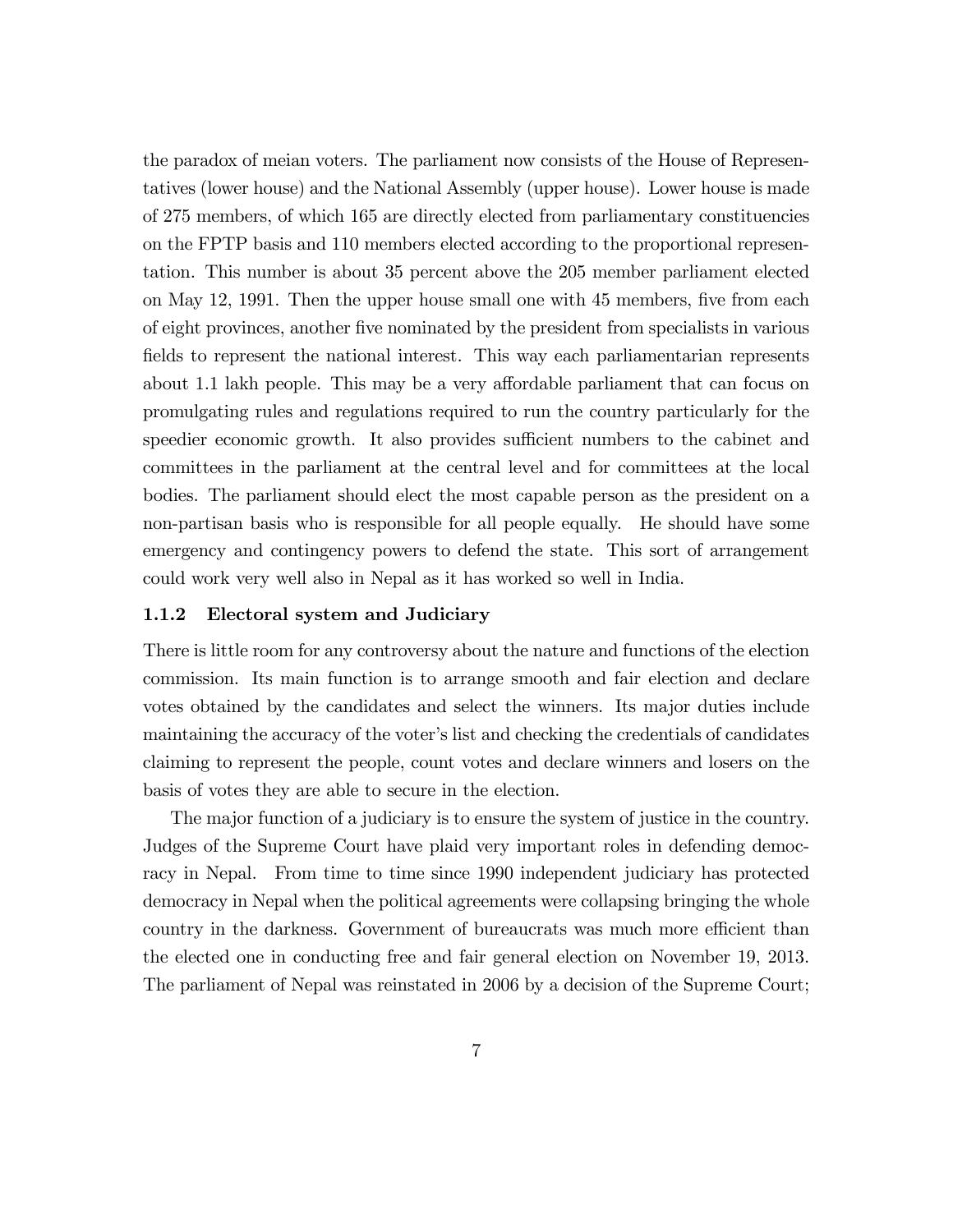the government led by the Chief Justice of the Supreme Court conducted successful election for CAN-II when the CAN-I was dissolved without any result. There should be no doubt that judiciary should be independent and run by the professionals so that it can break deadlocks when the parliament is hung and the political parties cannot reach any decisions.

## 1.1.3 National consensus

Each of the above four issues did not become very complicated to reach into a national agreement when the political parties became keen in promoting the welfare and development of common people. Apparently different ideological positions of these political parties that were hind controversies and the power struggle were set aside. Trust among each other and true will and sense of urgency for the national development from political parties after the earthquake was phenomenal. Every person thinks that the Örst priority had been to form a consensus of all parties for the new constitution, Nepal could already have moved many miles in process of growth and development. Agreement with Maoists avoided a fragmentary approach of using 64.1 percent votes of the NC and UML along with other minor parties to bypass Maoists with 14.3 votes in CAN-II.

Consensus is the best solution as it can be expected to initiate an era of credible and cooperative relations among the major political forces and to bring the ultimate political stability required for the speedier growth process in Nepal. Not having a consensus however is going to initiate a new round of political tensions or troubles resulting in wastage of scarce national resources that could be employed for economic growth. Despite being a hung assembly the current consensus of CAN-II allows further refinement on the theory of agreements to protect Nepal and to prevent is being a failed state.

## 2 A theory of explanation of disaggreements

The major concern of the majority in Nepal is economic development. See the gap in per capital GDP in PPP between Nepal, its neighbors China and India and advanced nations such as the UK and USA in figure 2 and Table 1. How long does it take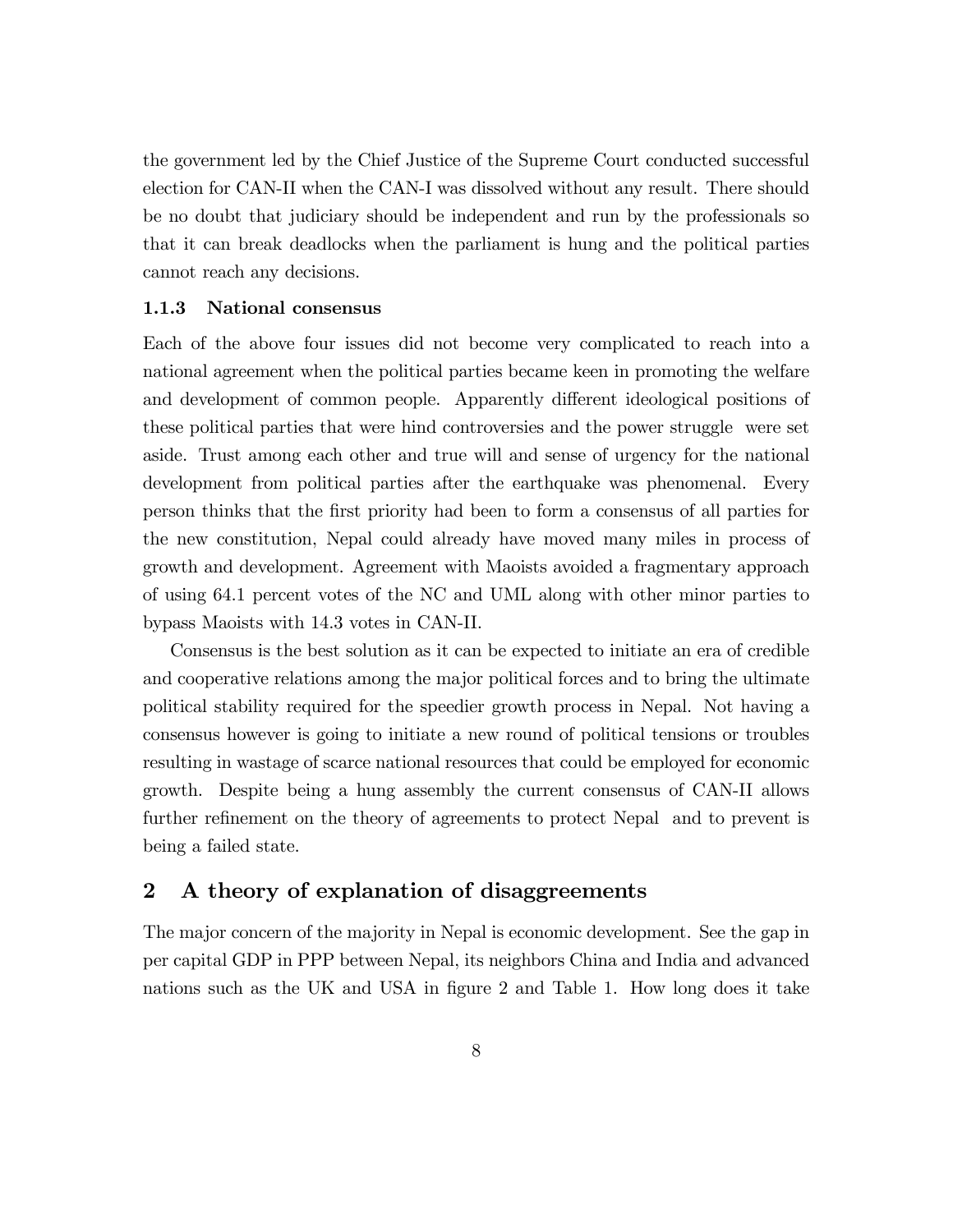to bridge the gap depends on how fast Nepal grows compared to these countries. For instance, assuming the UK continues to growth 2.5 percent per year it will take 129 year to catch up to the income level of the UK if Nepal continues to growth 5 percent but only 26 years if it grows by 15 percent (Figure 3). High growth rate is possible in Nepal by educating the young population as Nepal has the greatest possibility releasing population dividend as it has the highest share of 0-14 years to total population as shown in Figure 4. Further thing millions of young people need to go abroad for education and employment. Remittances constitute about 25 percent of GDP a lot higher than any other countries as shown in Figure 7. Nepalís import ratio has risen steeply each year as a share of GDP (Figure 5), this has created large current account deficit and required continuos depreciation of Nepali Rupee against the US dollar and other international currencies (Figure 6). Private sector enterprises have not flourished and are unable to increase the rate of investment despite plenty of opportunities in basic industries such as hydro-energy, tourism, education, health and communication. Nepal is among the least developed countries in the world not because she does not have enough resources but because these are not utilised properly. In the last three hundred years till 1950 it was completely feudalistic state cut off from the world. Some incremental steps for modern growth started then but these were very minimal and beset by the political instability mainly due to conflicts between the interest of the rules and common people. While dissolution of parliament in 1960 was due to conflict of interest between then king and popularly elected BP Koirala. Then another 30 years till 1990 were sort of direct rules by the king and his deputies under the extractive system. Reinstatement of parliamentary system in 1990 was beginning the process of inclusive growth that was terminated in 1960 but could not be stable and was disrupted by Maoist conflicts and wars along with the royal coup and take-over of power in 2002. King dissolved the parliament in 2002 and imposed direct rule till he was relinquished of all powers by 21 day popular protests in April 2006. This was possible because of the joint alliance of NC, UML and Maoist parties.<sup>2</sup> Such agreement disappeared in the next eight years of intense

<sup>&</sup>lt;sup>2</sup>The King relinquished all powers that he had snatched away from the people by reinstating the House of Representatives (HOR) on the eve of 20th day of protest on April 25, 2006 organised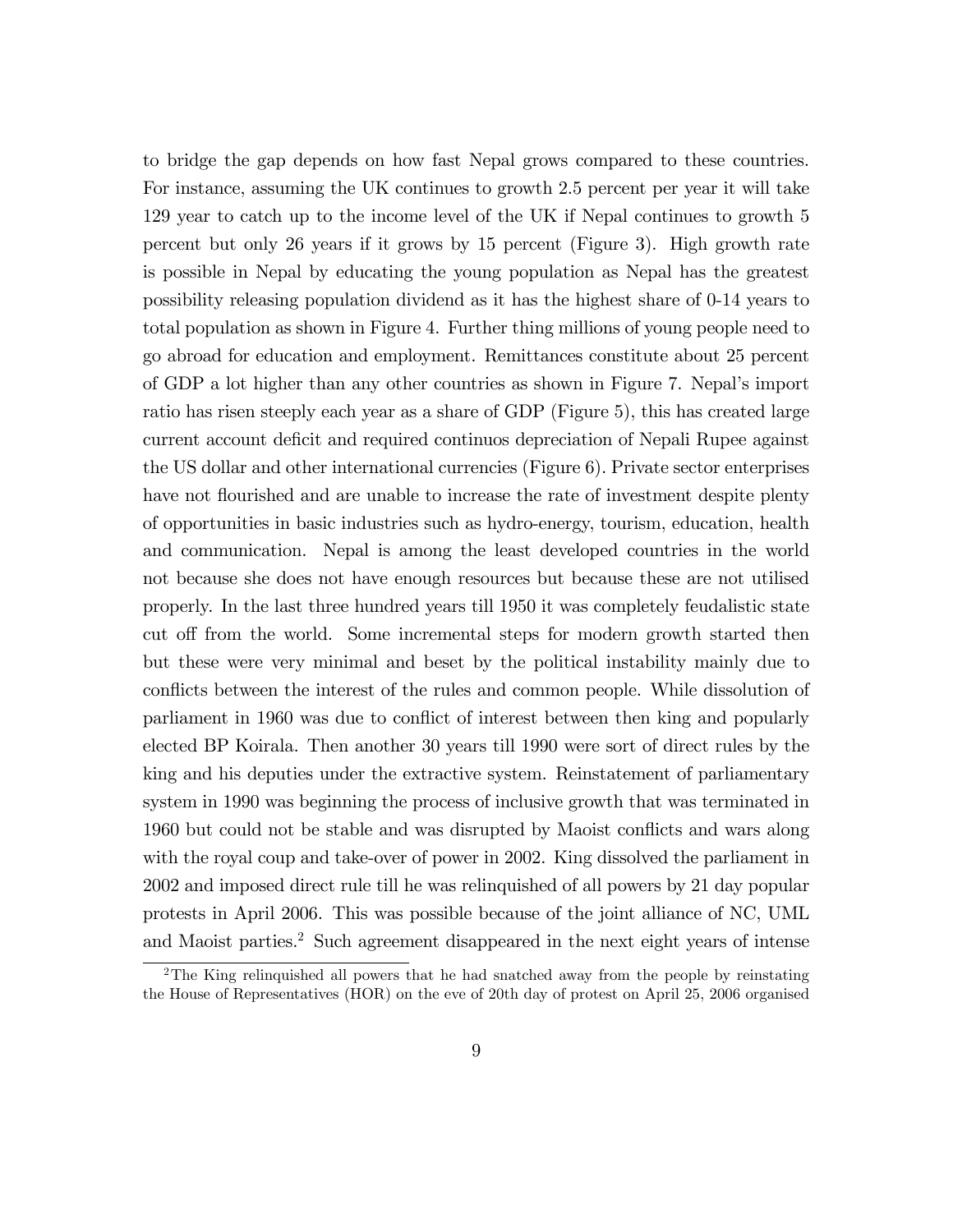negotiations for peace and constitution. Nepal has entered into the new phase after the promulgation of this new constitution.



under the joint initiatives of all political parties including the Maoists. This historic revolution in Nepal swept away the institution of monarchy for good. Then the CAN-I was elected with 601 members on May 28, 2008 and CAN-II on Nov 22, 2013.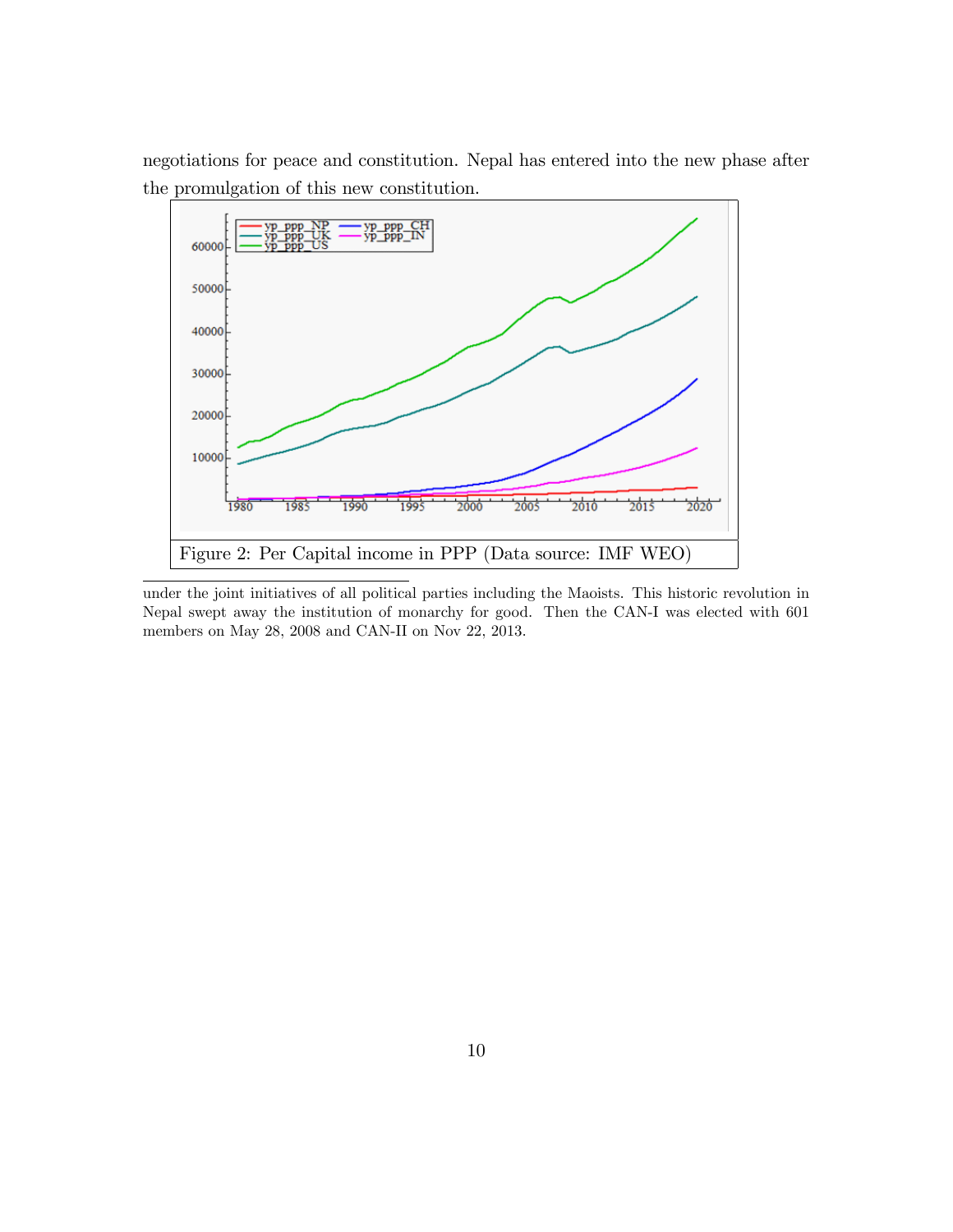

Table 1: Difference in per capita GDP in 2012 (in 2005 dollars) and corresponding percapita GDP in PPP dollars

|              | Per capita GDP in 2012 US\$ | Per capita GDP in PPP \$ |  |  |  |
|--------------|-----------------------------|--------------------------|--|--|--|
| EU           | 100 (\$28748)               | 100 (\$27818)            |  |  |  |
| <b>USA</b>   | 157.7                       | 163.0                    |  |  |  |
| UK           | 131.5                       | 117.4                    |  |  |  |
| Australia    | 129.8                       | 128.2                    |  |  |  |
| South Africa | 20.9                        | 35.4                     |  |  |  |
| Brazil       | 19.9                        | 36.9                     |  |  |  |
| China        | 11.6                        | 28.6                     |  |  |  |
| India        | 3.9                         | 12.0                     |  |  |  |
| Nepal        | 1.4                         | 4.6                      |  |  |  |
| Niger        | 1.0                         | 2.4                      |  |  |  |
| Burundi      | 0.5                         | 1.7                      |  |  |  |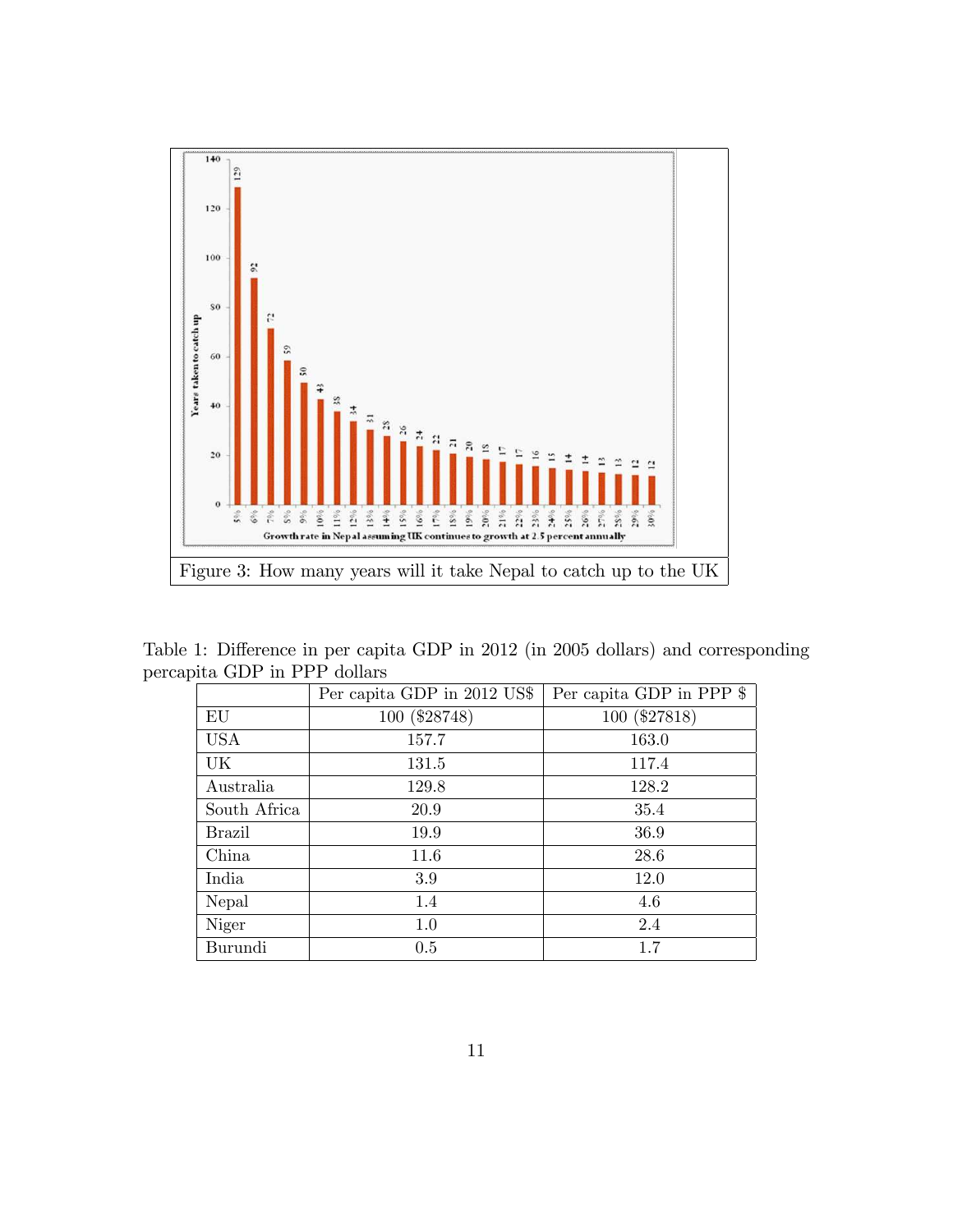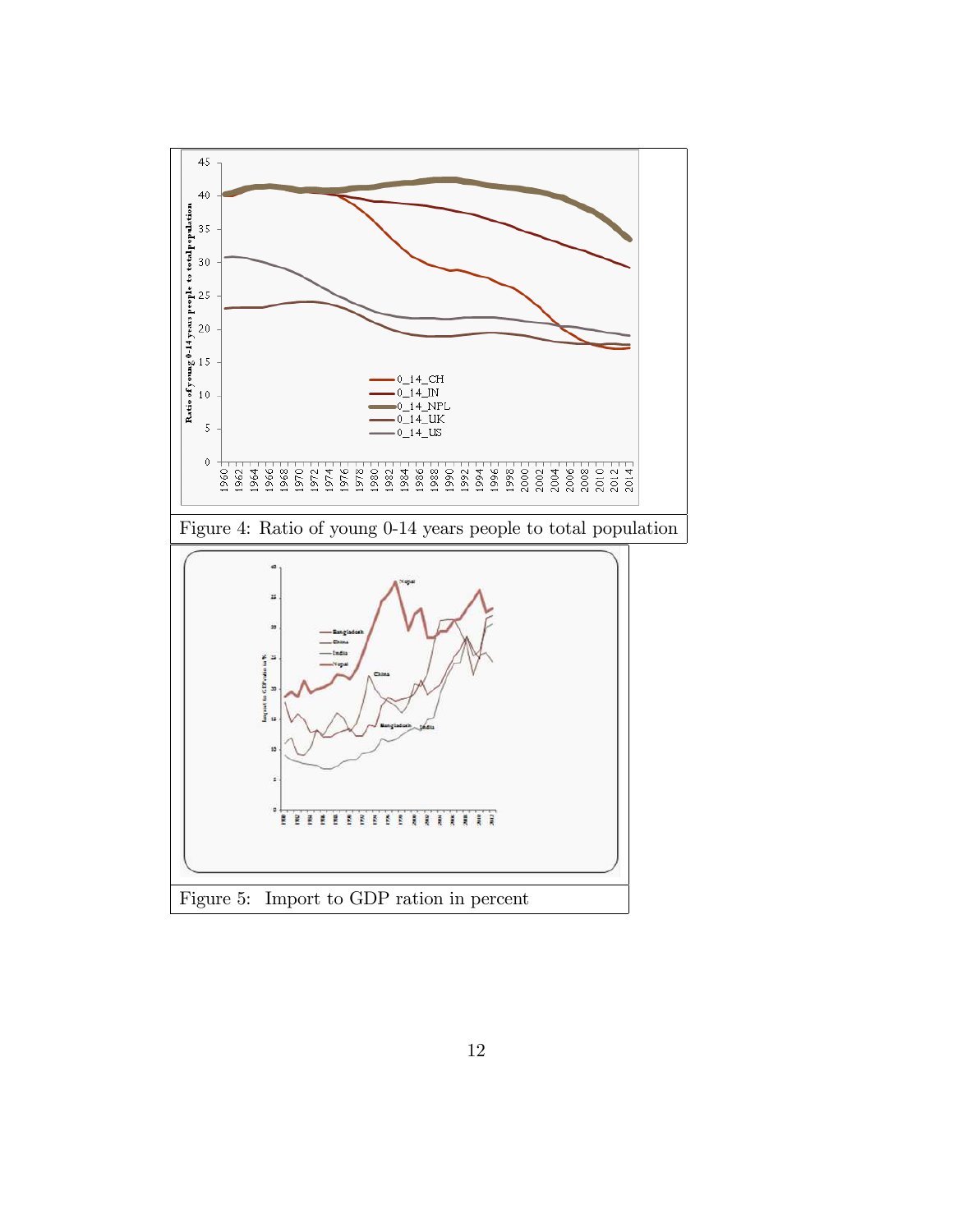

Figure 6: Exchange rates: national curreny per US dollar

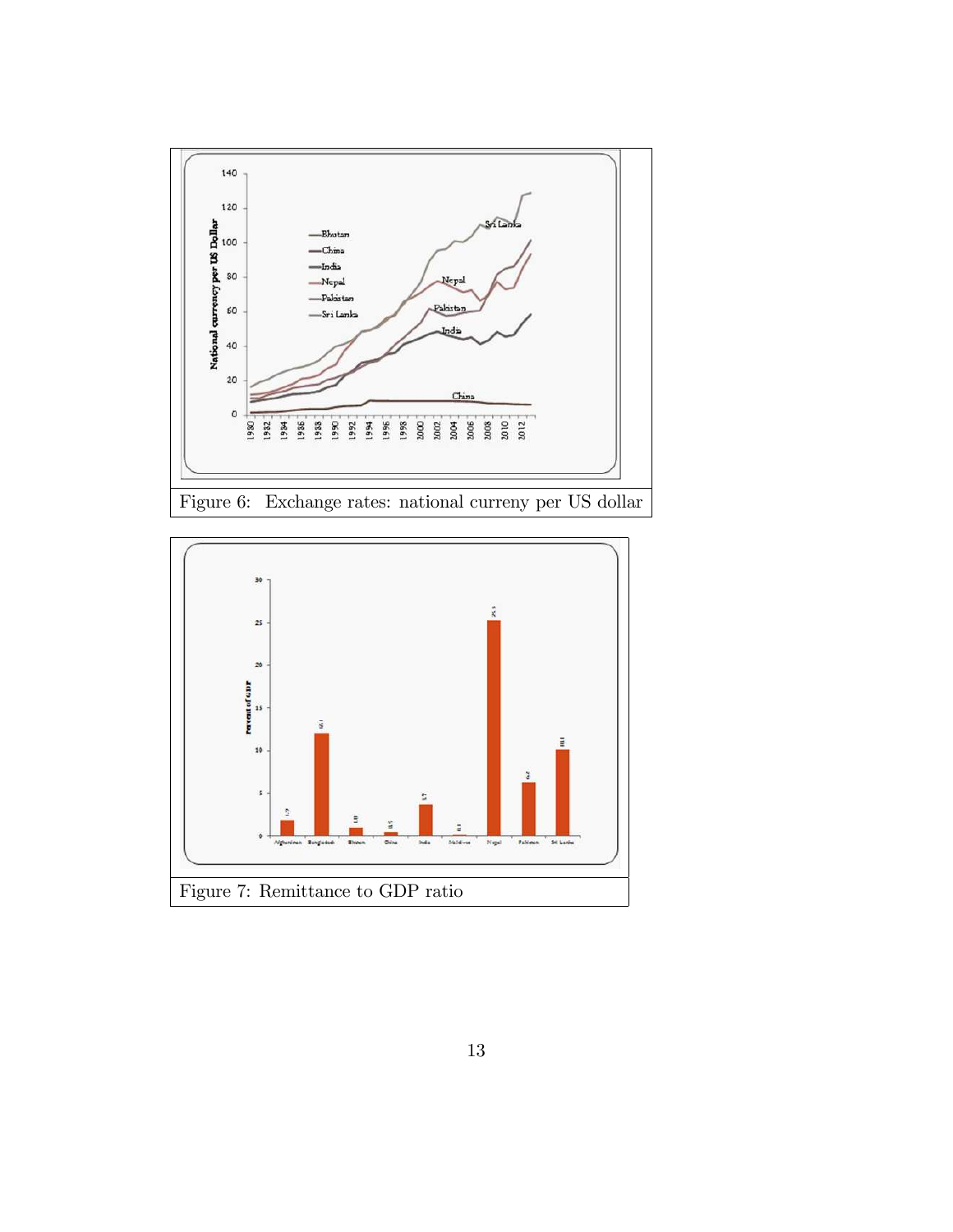#### 2.0.4 Time fo End the Game of Emperor's New Clothes

Politicians were playing a sort of emperor's new cloth game with the people in writing and promulgating the constitution<sup>3</sup>. First reason for a stalemate was the lack of trust and credibility among members of the political parties. It is true that Nepal is a multi-ethnic, multi-lingual country with spread in Mountains, Hill and Tarai, surrounded by India in the East, South and West and bordering to the Tibetan autonomous regions of China in the North. Historically it is said that Nepal is a country of 4 classes and 36 ethnic groups. This creates heterogeneity among population; for instance languages and cultural system are different among Rai, Limbu Sherpa, Bahun, Chhetri, Newar, Yadav, Tharu, Khas, Magar, Gurung and other ethnic groups. Then villages and valleys vary by geographic locations. Mountains, Hills and Tarai and have different natural set-ups and different requirements. Then each of the political parties have created a clientele in each of these groups. No single solution applies to all these elements when the political and economic interests are different. Given this situation the constitution should set up a broad framework which is flexible enough to accommodate the need of each of these groups. Wasting time on the basis of pure ideological and unrealistic paradigms does not lead to a solution. Why have not Buddhaís teaching of peaceful coexistence been applied at the national level? A solutions in such circumstances should build on good things from each party or groups. Some compromise is essential on the basis of coexistence and development of all within the given constraints. A commitment to good institutions

<sup>3</sup>As constitution sets the rules of formation of all political and economic institutions it is obvious that no long term decisions can be taken until the constitution is promulgated. The 12 point agreement for the complete restoration of democracy in Nepal signed in November 2005 by three major parties have not yet been fulfilled. Political parties were united to eliminate monarchy but they have not agreed to share the political power. Why has this power game been proven so tense and fruitless so far? Expectations of the people have been forgotten and this long phase of transition has been very painful. What causes this? While KP Bhattarai the PM of the interim government after the restoration of multi-party democracy with a constitutional monarchy on 16 April, 1990 was able to forge a consensus for a new constitution within a year terminating the partyless Panchayat system that resulted from the royal coup of the parliamentary system initiated in 1960, why has taken political parties to come into such an agreement? Was it because Maoists did not exist at that time? How much this is due to changes in the fundamentals and how much of it is due to inefficiency of the politicians? This is an interesting question.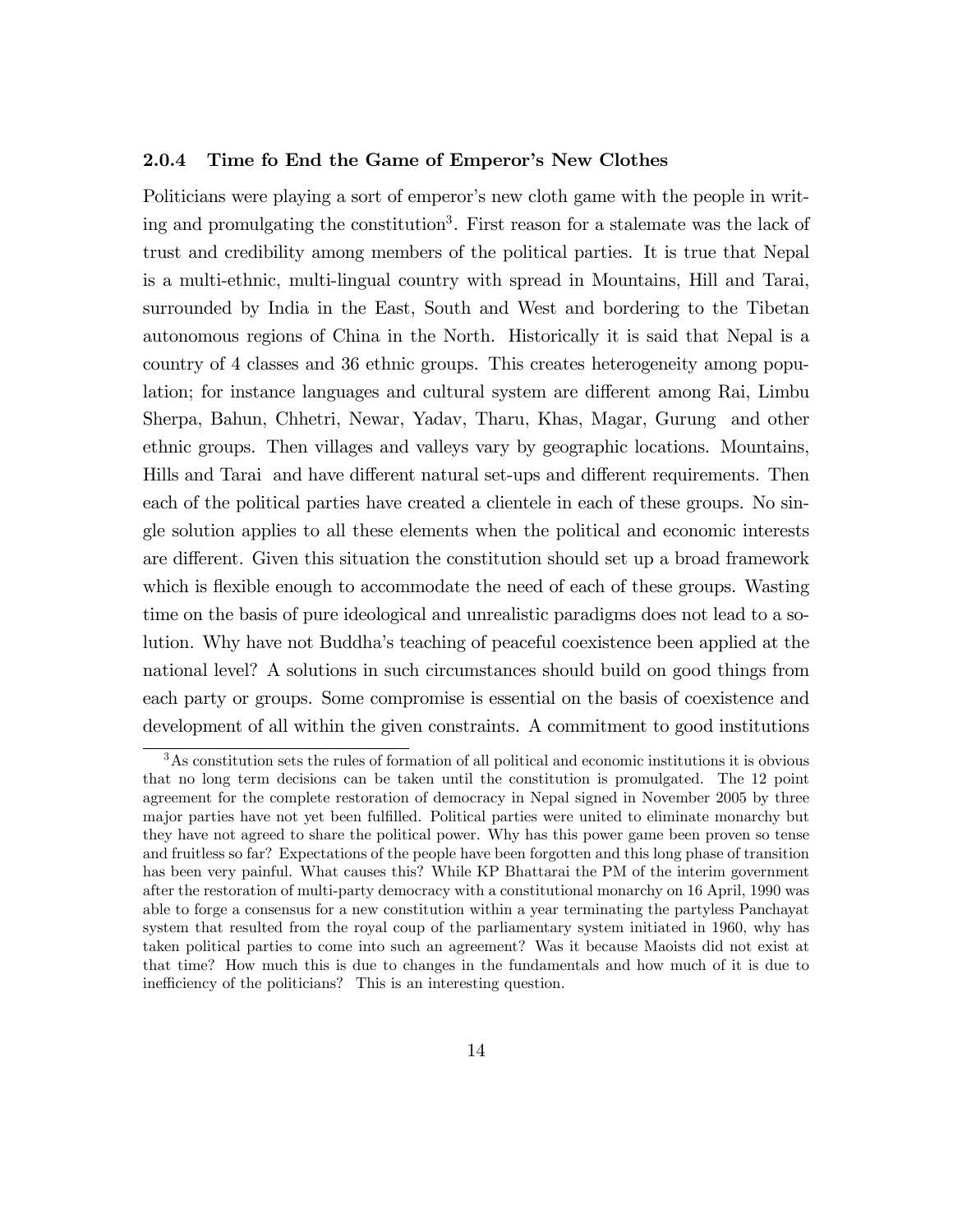based on logics and rationality and more scientific methods of decision making for the growth and development of the whole nation only can bring one to such outcome.

## 2.0.5 Beliefs: What do they care about?

There are N parties in the country indexed by  $i = 1, ..., N$ . These parties represent different constituencies. Each party i is interested in its own pay-off  $x_i$  (e.g the number of ministries it should have under its command) which it computes using a payoff function  $U_i$  that depend on strategies available to players and its information set about the reactions of other players:

$$
x_i = U_i(S_1, S_2, \dots, S_n; a_0, a_1, a_2, \dots, a_n)
$$
\n<sup>(1)</sup>

where  $S_1, S_2, \ldots, S_n$  denote the strategies available to players,  $a_0$  is common knowledge, and  $a_1, a_2, ..., a_n$  denote the unknown characteristic of player i. Each player knows which strategy is better for it given the strategy space of other players but they have less information about the reactions of other players,  $a_j$ . They make some subjective estimates about other's actions while calculating its payoff  $x_i$ . This value gives their reservation or threat point in bargaining. The agreement takes place when actual bargaining and negotiation ends up giving  $z_i$  and when this value is greater than or equal to what the party i had expected,  $z_i \geq x_i$ . Negotiation breaks down whenever  $z_i \leqslant x_i$ .

Parties need to learn from each other to create a more realistic beliefs  $(b_i)$  about other players replacing unknown characteristics  $(a_0, a_1, a_2, \ldots, a_n)$  by more accurate representation parameters  $(b_0, b_1, b_2, \ldots, b_n)$ 

$$
x_i = L_i(S_1, S_2, \dots, S_n; b_0, b_1, b_2, \dots, b_n)
$$
\n
$$
(2)
$$

Beliefs on these parameters could be formed on the basis of history, principles and values of parties and key personalities of the party and studying their relations to other players. Convergence on beliefs among all parties occurs when they understand and trust each other. This gives credibility to the outcome of the game. Equilibrium in such case is more certain and efficient and generates greater payoff for parties and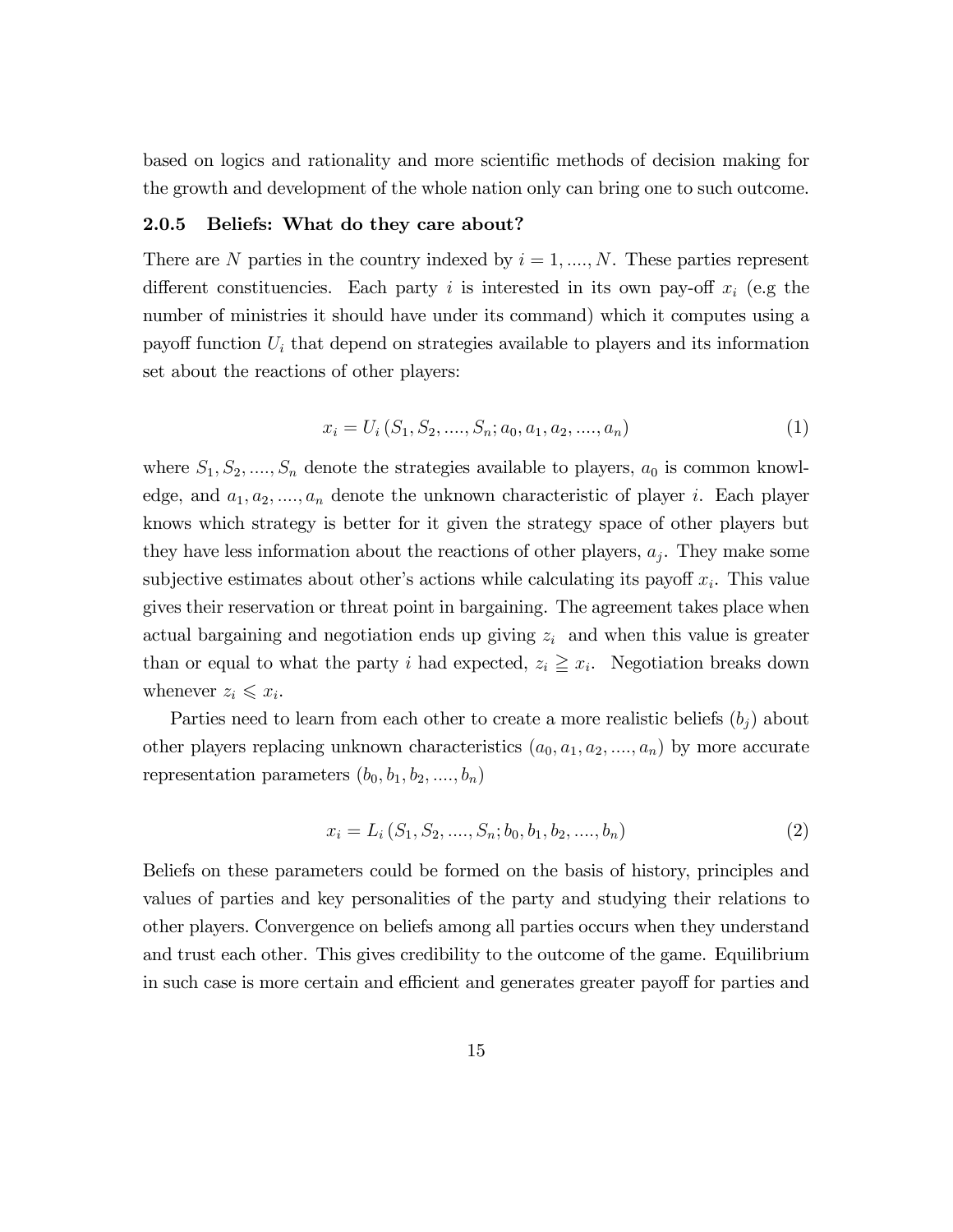welfare of the country.

$$
\max \sum_{t=0}^{\infty} \theta^t x_{i,t} = \sum_{t=0}^{\infty} \left\{ \theta^t L_i \left( S_{1,t}, S_{2,t}, \dots, S_{n,t}; b_{0,t}, b_{1,t}, b_{2,t}, \dots, b_{n,t} \right) \right\} \tag{3}
$$

The evolution of the belief system should be consistent to a dynamic general equilibrium model that shows trade-offs growth and redistribution in Nepal objectively based on its structure of consumption, production, trade and the public policy. This model need to be modified for the evolving economy within the federal democratic system Nepal. No such effort has been carried out before.

## 3 Dynamic model

Let us consider a model of Nepal with urban and rural households located in various economic regions of this country. Each of them allocate their life time income to maximize utility by choosing an optimal path of consumption and saving. These households provide factor services to producers of goods and services, who sell products both in domestic and foreign markets. The capital stock, determined overtime by the volume of savings and investment, complements labor input. In central case, we assume that labor force grows exogenously. Output expands along with increase in labor and capital inputs, its level is consistent with the demand of consumers, investors, the government and foreign sectors.

## Consumers' Intertemporal Problem

In the model representative households located in urban and rural areas of the economy allocate lifetime income to maximize utility over an infinite horizon; i.e.

$$
\max \sum_{t=0}^{\infty} \beta^t U(C_t^h)
$$
\n(4)

where  $\beta$  is the the discount factor, and it depends on the rate of time preference;  $C_t^h$  is composite consumption; U is a time separable utility function. We choose a constant relative risk aversion (CRRA) CES utility function to represent U in (1).<sup>4</sup>  $\sigma = 1, U(C_t) = \log C_t.$ 

<sup>4</sup>When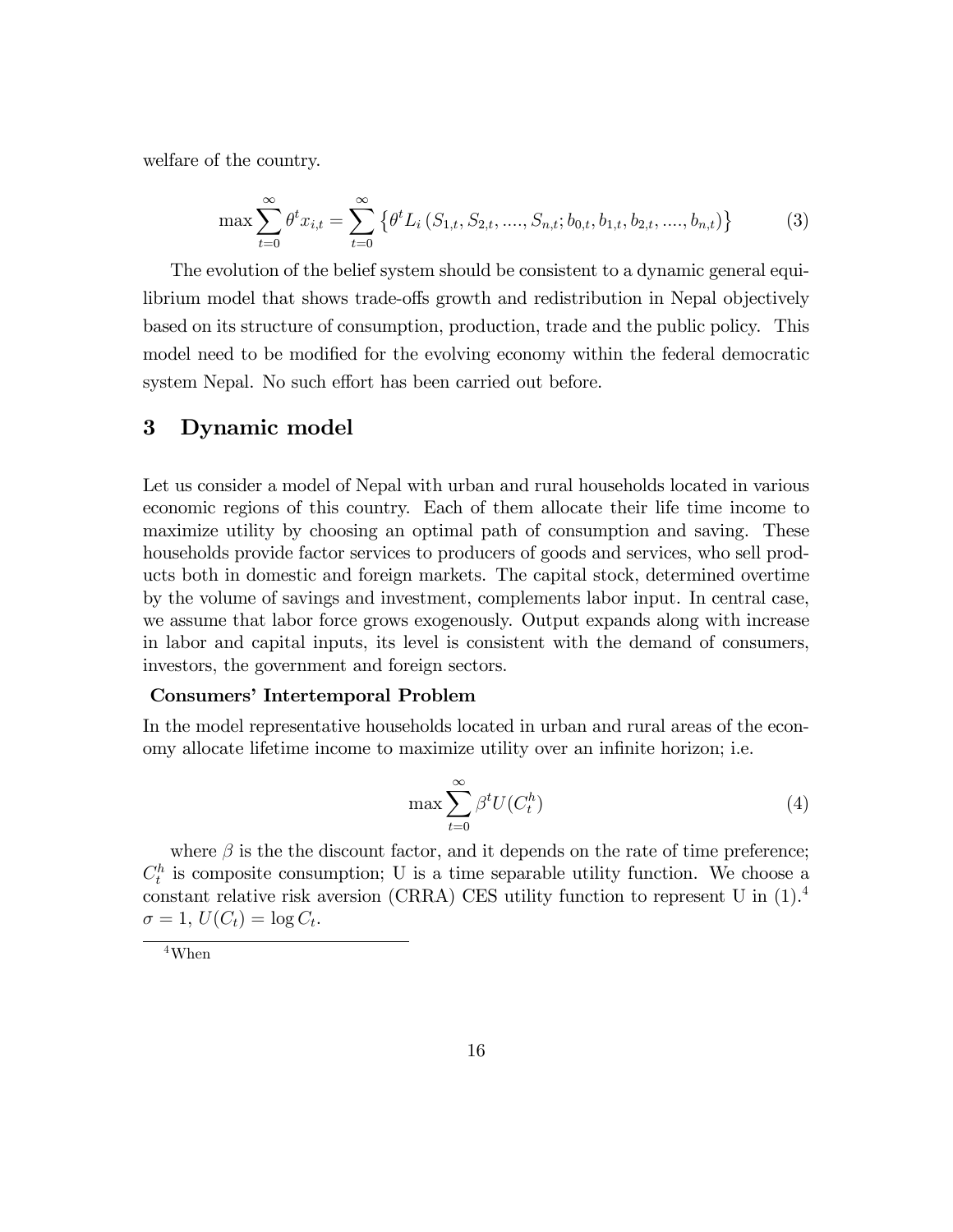$$
U(C_t^h) = \frac{\left(C_t^h\right)^{1-\sigma} - 1}{1-\sigma} \tag{5}
$$

here  $1/\sigma$  measures the elasticity of substitution between the present and future consumption. The smaller is  $\sigma$  the more slowly marginal utility falls as consumption rises, so households are more willing to allow changes in consumption over time. Thus smaller  $\sigma$  implies higher elasticity of substitution between current and future consumption or the higher degree of consumption smoothing and substitution over time.

Each type of households faces an inter-temporal budget constraint which implies that its the present value of consumption cannot exceed its present value of life time income (wealth).

$$
\sum_{t=0}^{\infty} R_t^{-1} P_t C_t^h = W H^h \tag{6}
$$

where,  $R_t^{-1}$  =  $t-1$  $\prod_{s=0}$ 1  $\frac{1}{1+r_s}$  is a discount factor to convert future expenses in the present value terms;  $r_s$  represents the real interest on financial assets;  $P_t$  is vectors of relative prices, and  $C_t$  is composite consumption goods, which is composed of sectoral consumption goods,

$$
C_t = \Pi i = 1nC_{i,t}^{\alpha_i^h} \tag{7}
$$

where  $\alpha_i^h$  gives the share of spending on good i by household h.  $WH_h$  is the life time wealth of household h and is defined as:

$$
WH_h = \frac{J_0^h}{1 + r_0^c} + \frac{J_1^h}{(1 + r_0^c)(1 + r_1^c)} + \ldots + \frac{J_2^h}{\Pi_s^h (1 + r_0^c)} + \ldots = \sum_{t=0}^{\infty} R_t^{-1} J_t^h \tag{8}
$$

where  $J_t^h$  is disposable household income in period t. It includes labor and capital income plus transfers.

We combine equation  $(1)$  to  $(4)$  to form Lagrangian of consumers' the intertemporal allocation problem in (5).

$$
\mathfrak{S}^h = \sum_{t=0}^{\infty} \left(\frac{1}{1+\rho}\right)^t \left(\frac{C_t^{h1-\sigma}-1}{1-\sigma}\right) + \lambda \left[\sum_{t=0}^{\infty} R_t^{-1} P_t C_t^h - W H_t^h\right]
$$
(9)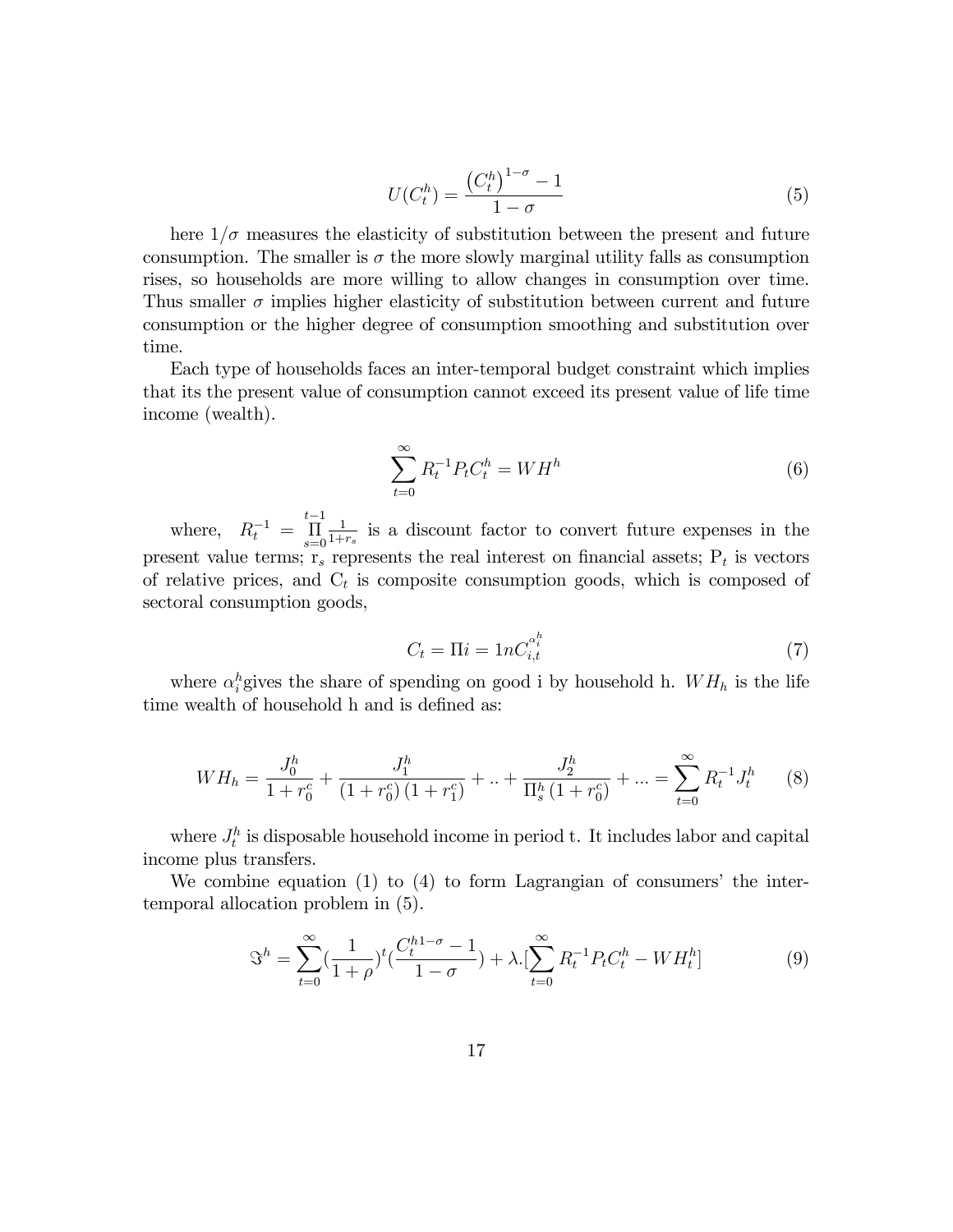Here,  $\lambda$  is the shadow price of income in terms of present value of utility, and  $\beta$  in (1) is replaced by  $\frac{1}{1+\rho}$ , where  $\rho$  is the rate of time preference. We derive consumption function by taking first order condition on  $(5)$ :

$$
\frac{C_{t+1}}{C_t} = \left(\left(\frac{1+r_t}{1+\rho}\right)\frac{P_t}{P_{t+1}}\right)^{\frac{1}{\sigma}}
$$
\n(10)

or using a steady state assumption on the growth rate

$$
C_{t+1} = \left( \left( \frac{1+r_t}{1+\rho} \right) \frac{P_t}{P_{t+1}} \right)^{\frac{1}{\sigma}} C_0 (1+g)^{t-1}
$$
 (11)

Thus the consumption level at time t, in the steady state, is a function of growth rate, the rate of interest and intertemporal prices of commodities. Consistency of the intertemporal budget constraint implies that:

$$
\sum_{t} R_{t}^{-1} [C_{0} + \Omega_{1} C_{0} + \Omega_{2} C_{0} + \dots] = W H^{h}
$$
\n(12)

where

$$
\Omega_t = [\beta^t R_t^{-1} \frac{P_t}{P_0}]^{\frac{1}{\sigma}}
$$
\n(13)

Economy wide savings is total of household savings,  $S_t^h$ , which in turn is the portion of income not consumed :

$$
S_t = \sum_h S_t^h = \sum_h J_t^h - \sum_h C_t^h \tag{14}
$$

The consumption saving decisions are two sides of the same coin. Once we know the level consumption we also know the level of savings. Saving like consumption is influenced by the rate of interest prevailing in the economy and the time preference of individuals. The efficiency in the financial system can contribute to rise in the level of saving, depending upon the value of  $\sigma$ , by influencing the decision between the current and future consumption and reducing the wedge between the cost of capital to investors and gains received by the savers.

Savings of households are intermediated through the Önancial institutions to investors, who use those savings to purchase investment goods from different sectors. Like consumers investors in each of n production sectors solve an intertemporal profit maximization problem. They combine goods produced in a set of n sectors to deliver an unit of investment in sector j. Therefore, the unit cost of investment in sector j is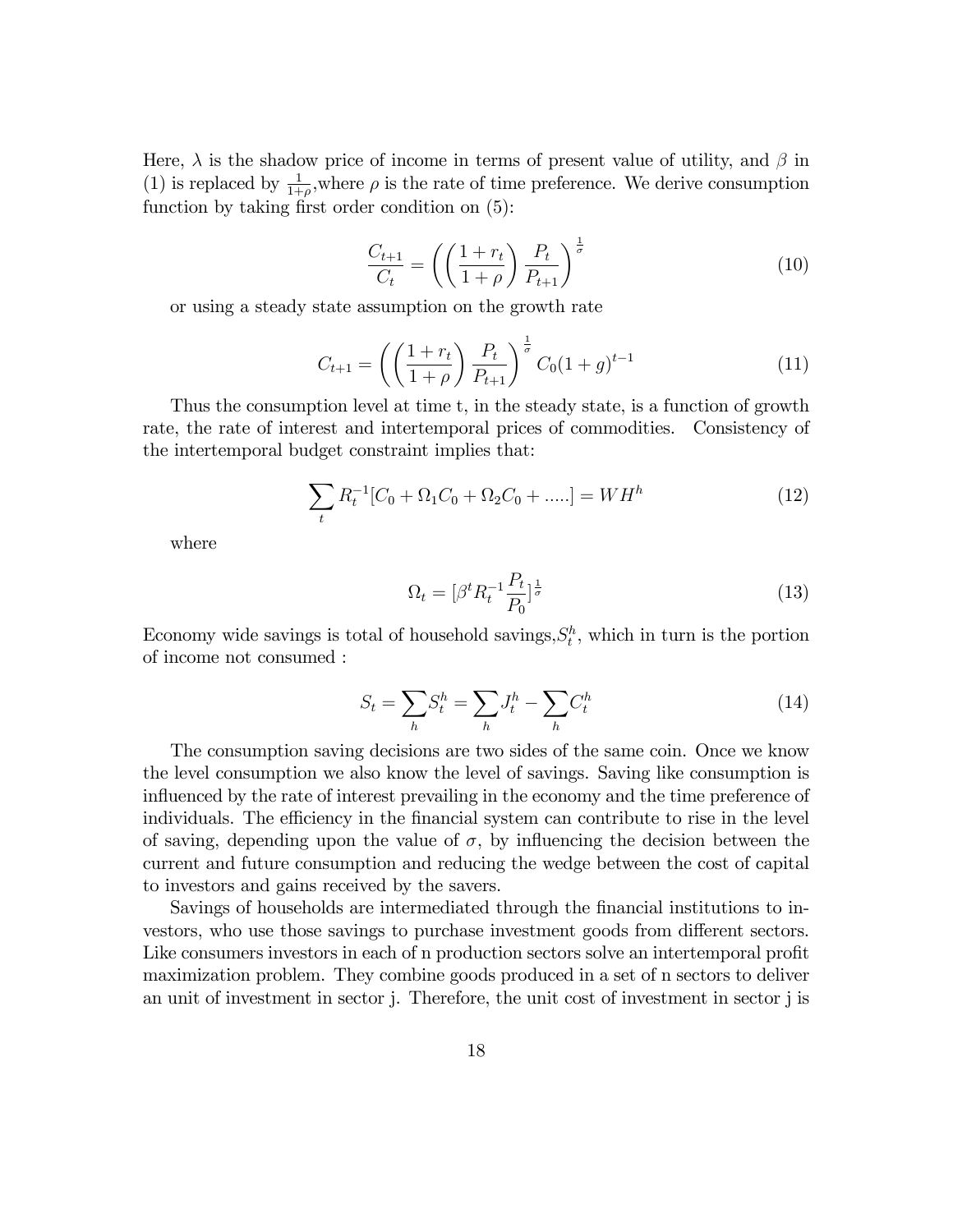a weighted average of the prices of components of sector n goods used for investment purpose. One unit of investment at period t produces once unit of capital stock in period t+1:

$$
\prod_{j,t}^{I} = P_{j,t+1}^{k} - \sum_{i} P_{i,t} a_{i,j}^{I} \le 0
$$
\n(15)

Here  $\prod_{j,t}^{I}$  is profit from one unit of investment at period t,  $P_{j,t+1}^{k}$  is the price of capital in period  $t+1$ , and  $a_{i,j}^I$  is the investment coefficient matrix. One unit of capital at the start of period 1 generates a rate of return( $r_{j,t}^k$ ) today and delivers  $1-\delta$  unit at the start of the subsequent period. The arbitrage condition in capital accumulation implies that:

$$
\prod_{j,t}^{k} = (1 - \delta)P_{j,t+1}^{k} + r_{j,t}^{k} - P_{j,t}^{k} \le 0
$$
\n(16)

Entering capital  $(K_0)$  stock is transferred into initial capital stock for the various sectors,  $K_{i,0}$ , according to a fixed coefficient transformation process. Once the initial capital is allocated among different sectors,  $K_{i,t}$ , the law of motion of capital in a sector is explained by the following equation.

$$
K_{j,t+1} = I_{j,t} + (1 - \delta_K)K_{j,t} \tag{17}
$$

where,

$$
I_{j,t} = \sum_{j=1}^{J} a_{i,j}^{I} I_{j,t}
$$
\n(18)

Net investment demand,  $I_{i,t}$ , in each sector is the sum of investment by origin. The relationship given by  $a_i^I$  $i_{i,j,t}$  is called capital coefficient matrix of the economy.

We assume that in the terminal period the investment in each sector grows at the rate of the population so that economy can continue along the steady state growth path even after the terminal period as given by the following equation.

$$
I_{j,t} = (g + \delta_{K,j})K_{j,t} \tag{19}
$$

 $g =$ growth rate of the economy, which equals the growth rate of the labor force in terms of efficiency units, and  $\delta_K$  = rate of depreciation.

Holding aggregate stock of capital fixed to the savings of households in the beginning of each period, the objective of firms in jth sector of the economy is to maximize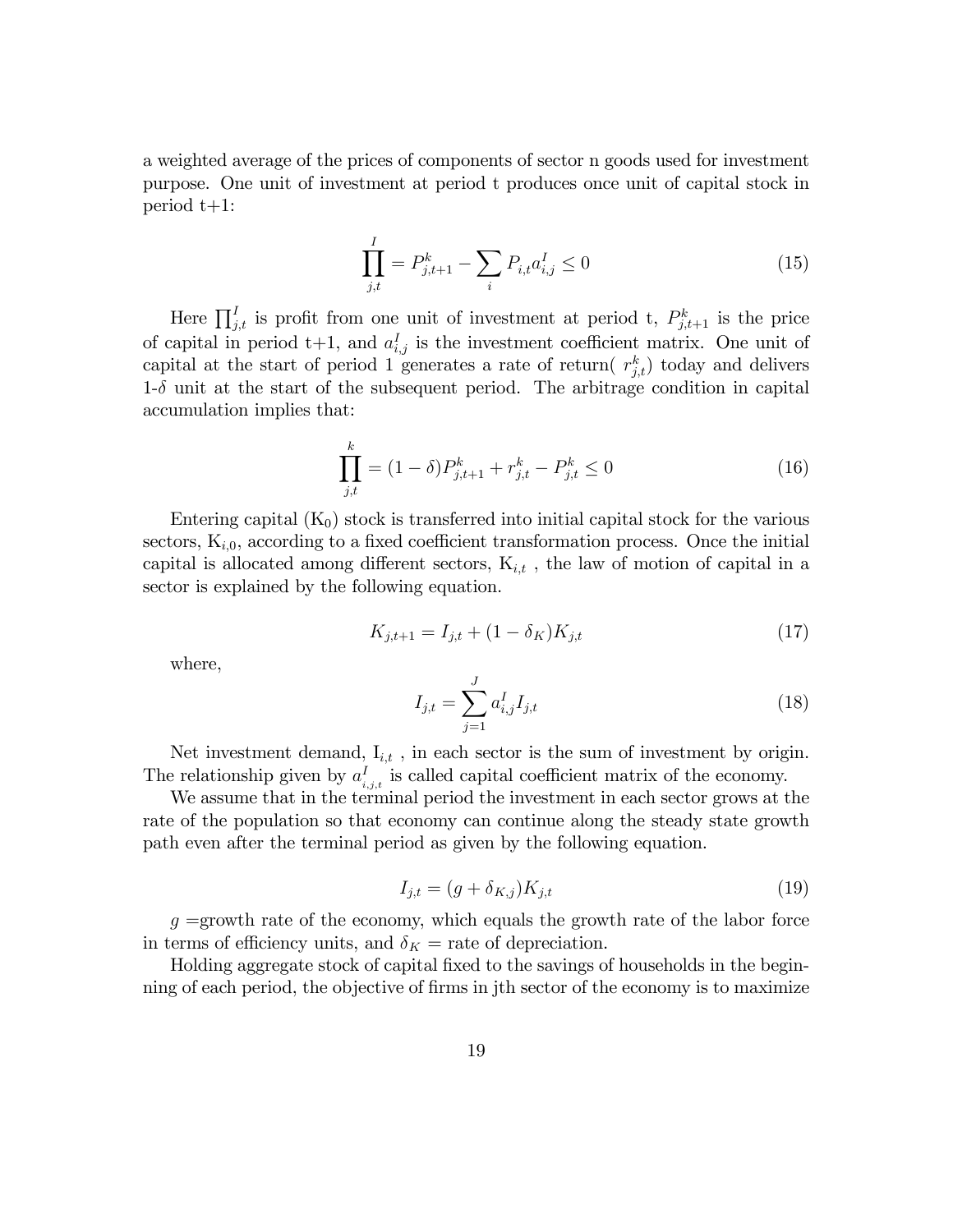the present value of profit subject to the constraints of production technology. Zero profit for sector j written in dual form in terms of composite prices of commodities and inputs is the following form (See appendix for details):

$$
\Pi_{j,t}^{y} = \left[ (\theta_j^x P X_{j,t}^{1+\eta} + (1 - \theta_j^x) P D_{j,t}^{1+\eta}) \right]_{\frac{1}{1+\eta}}^{\frac{1}{1+\eta}} - \theta_j^y P V_j^v - (1 - \theta_j^y) \sum_j a_{i,j} P_{i,t} \le 0 \tag{20}
$$

The exact meaning of the symbols of the above profit function are following:  $\Pi_{j,t}^y$  unit profit of activity in sector j

 $PX_{i,t}$  price of exports  $PD_{i,t}$  price of domestic sales  $PV_j^v$  price of value added per unit of output in activity j  $P_{i,t}$  price of final goods used as intermediate goods  $\theta_i^x$  $_j^x$  share parameter for exports in total production  $\check{\theta}^v_i$  $_{j}^{\nu}$ share of costs paid to labor and capital  $a_{i,j}$  input output coefficients.

This equation  $(20)$  is an unit profit function. The profit of operating these firms are given by the differences between the revenue from sales and the cost of supply. The unit revenue function is constant elasticity transformation (CET) composite of unit price of domestic sales and unit price of exports. The unit costs are divided between value-added, i.e. payments to labor and capital, and the unit intermediate input costs. In this model, the gross output in each sector is given by a nested production function between the value added and the intermediate inputs.

$$
Y_{j,t} = \min(V_{j,t}, a_{i,j} Y_{j,t})
$$
\n(21)

Where  $Y_{j,t}$  is the output of sector j in period t,  $V_{j,t}$  is the value added part and  $a_{i,j}$  is the intermediate inputs per unit of gross output produced in sector j.

We use Shephard's lemma to derive the demand for labor and capital from (20). The demand for labor is:

$$
L_{j,t} = Y_{j,t} \frac{\partial \prod_{j,t}^{V} \partial P V_{j,t}}{\partial P V_{j,t} \partial P L_{j,t}}
$$
\n(22)

where  $L_{j,t}$  is a composite of rural (unskilled) and urban (skilled) labor. Equilibrium in the labor market requires that demand for labor be equal to supply of labor: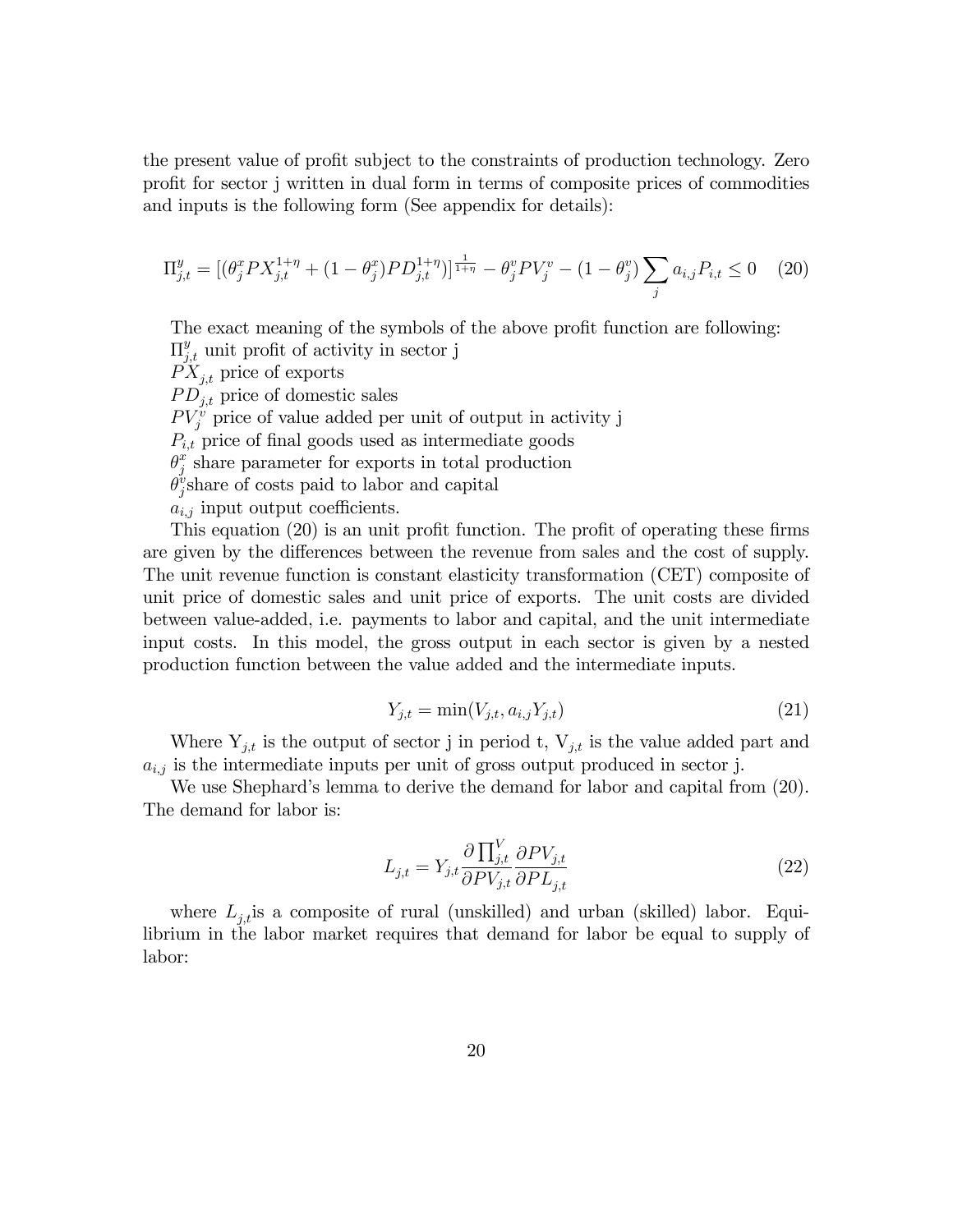$$
\sum_{j} L_{j,t} \frac{\partial \Pi^L}{\partial PL_t^{LC}} \le \overline{L}_t
$$
\n(23)

 $L_t$  in the above equations is a composite of urban and rural labor. The ratio of urban to rural labor employed by Örms mainly depends upon the ratio of urban to rural wage rates.

The demand for capital in sector j, again by Shephard's lemma is given by:

$$
K_{j,t} = Y_{j,t} \frac{\partial \prod_{j,t}^{V} \partial PV_{j,t}}{\partial PV_{j,t}} \frac{\partial PV_{j,t}}{\partial PK_{j,t}}
$$
\n(24)

where  $Y_{j,t}$  is activity level;  $PK_{j,t}$  is price of capital  $PV_{j,t}$  is price of value added. In equilibrium the demand for capital is equal to its supply:

$$
\sum_{j} K_{j,t} = \overline{K}_t \tag{25}
$$

 $K_t$  is the aggregate capital stock in the economy, which grows according to the low of motion of capital stock as given by equation 13.  $\Sigma$ j  $K_{j,t}$  is the total demand for capital by various sectors of the economy.

When an economy is repressed, the arbitrage condition implied by (9)

$$
P_{j,t+1}^k = \sum_{j=1}^J P_{j,t} a_{i,j}^I
$$
 (26)

does not exactly hold. There is additional distortionary cost  $\tau_{j,t}$  on top of the cost of materials required for per unit investment. The overall cost of investment is rather given by:

$$
P_{j,t+1}^k = (1 + \tau_{j,t}) \sum_{j=1}^J P_{j,t} a_{i,j}^I
$$
 (27)

where  $\tau_{j,t}$  = per unit wedge between the return to saving and the cost of investment.  $P_{j,t+1}^k$  = present value price of sector j capital at the beginning of next period;  $P_{i,t}$  present value price of sector i commodity at period t.

In repressionary situation certain portion of saving dissipates in the process of Önancial intermediation. Therefore the total investment in the economy less than the total savings i.e. the amount of savings net of intermediation costs. Moreover,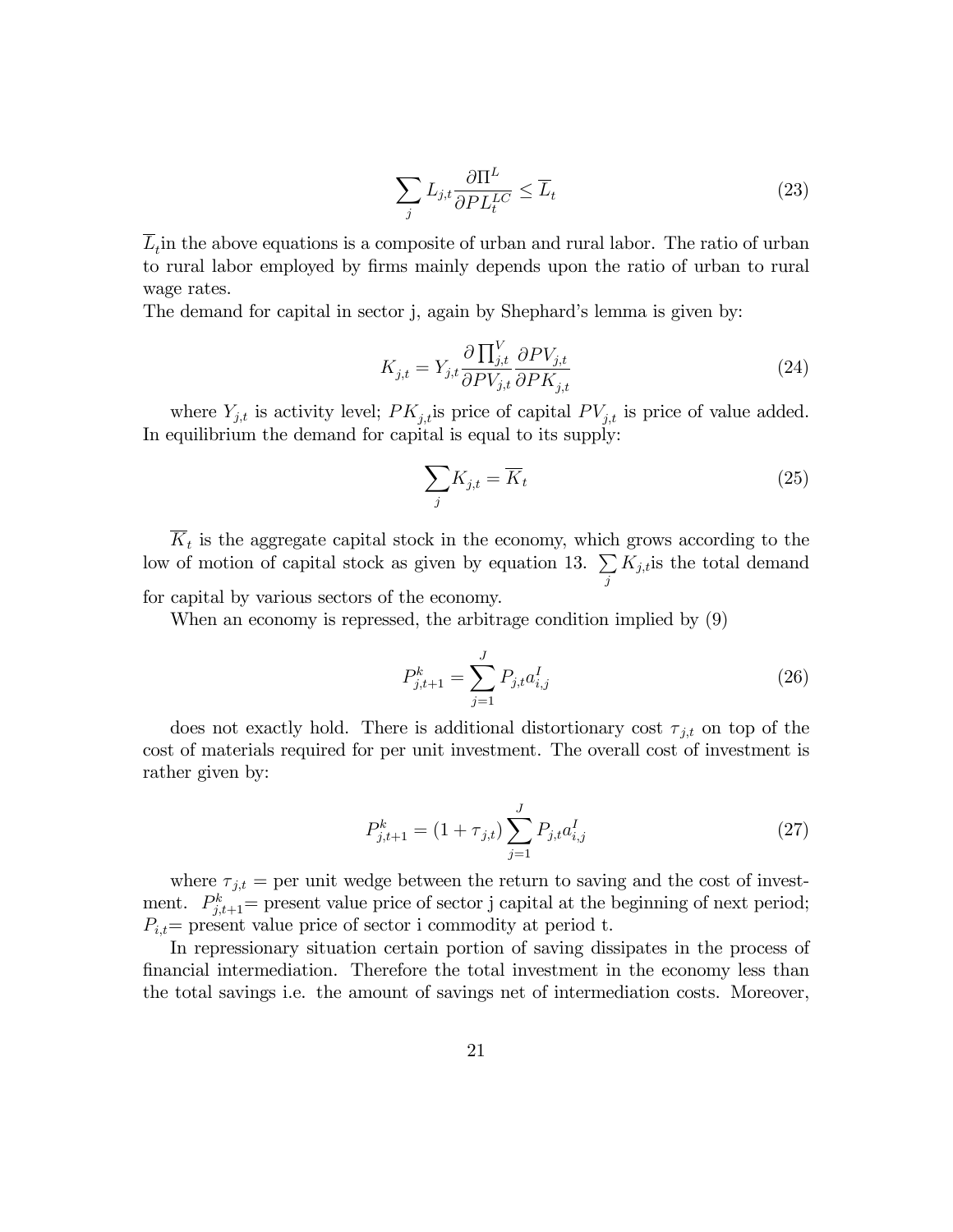additional resources may be available by liquidating the real unproductive assets  $(ARA)$ of the households and firms.

$$
c(S_t - \Delta R A_t) = I_t \tag{28}
$$

Here c is the proportion of saving available for investment purpose, or, 1-c being the cost of financial intermediation. In this model cost of financial intermediation is represented by the distortionary cost of repression.

## 3.0.6 Calibration to a Steady State

In the steady state all sectors of the economy grow at the same rate, g. The bench mark rate of return is calibrated assuming the non-distorted economy being in the steady state in the base year. Calibration of dynamic component follows the relationship between the current and future prices of capital and investment goods. Specifically, investment produces one unit of capital stock in period 2 ( $P_2^k$ ) from one unit of output in the period one,  $P_1^I$ . The present value of one unit of capital in period 2 is equal to  $(1 - r)P_1^k$ .

$$
P_1^I = 1 = P_2^k = (1+r) P_1^k \Longrightarrow P_1^k = \frac{1}{1-r} P_2^k \tag{29}
$$

Here 1-r is the discount rate between two periods, and is approximation to  $1/(1+r)$ .

$$
\frac{P_{t+1}^k}{P_t^k} = (1 - r) \tag{30}
$$

One unit of capital at the beginning of period one earns a rate of return today,  $r_1^k$  and delivers 1- $\delta$  unit of capital for the start of the next period.

$$
P_1^k = r_1^k + (1 - \delta)(1 - r) P_2^k \tag{31}
$$

This relationship applies to all other periods included in the model. Using base year prices equal to 1 to  $P_2^k$  and  $P_1^k$  by using relationship between  $P_2^k$  and  $P_1^k$  we get:

$$
\frac{1}{1-r} = r_1^k + (1 - \delta) \tag{32}
$$

which gives the cost of capital to be equal to the rate interest plus the rate of depreciation:

$$
r_1^k = \frac{r}{1-r} + \delta \tag{33}
$$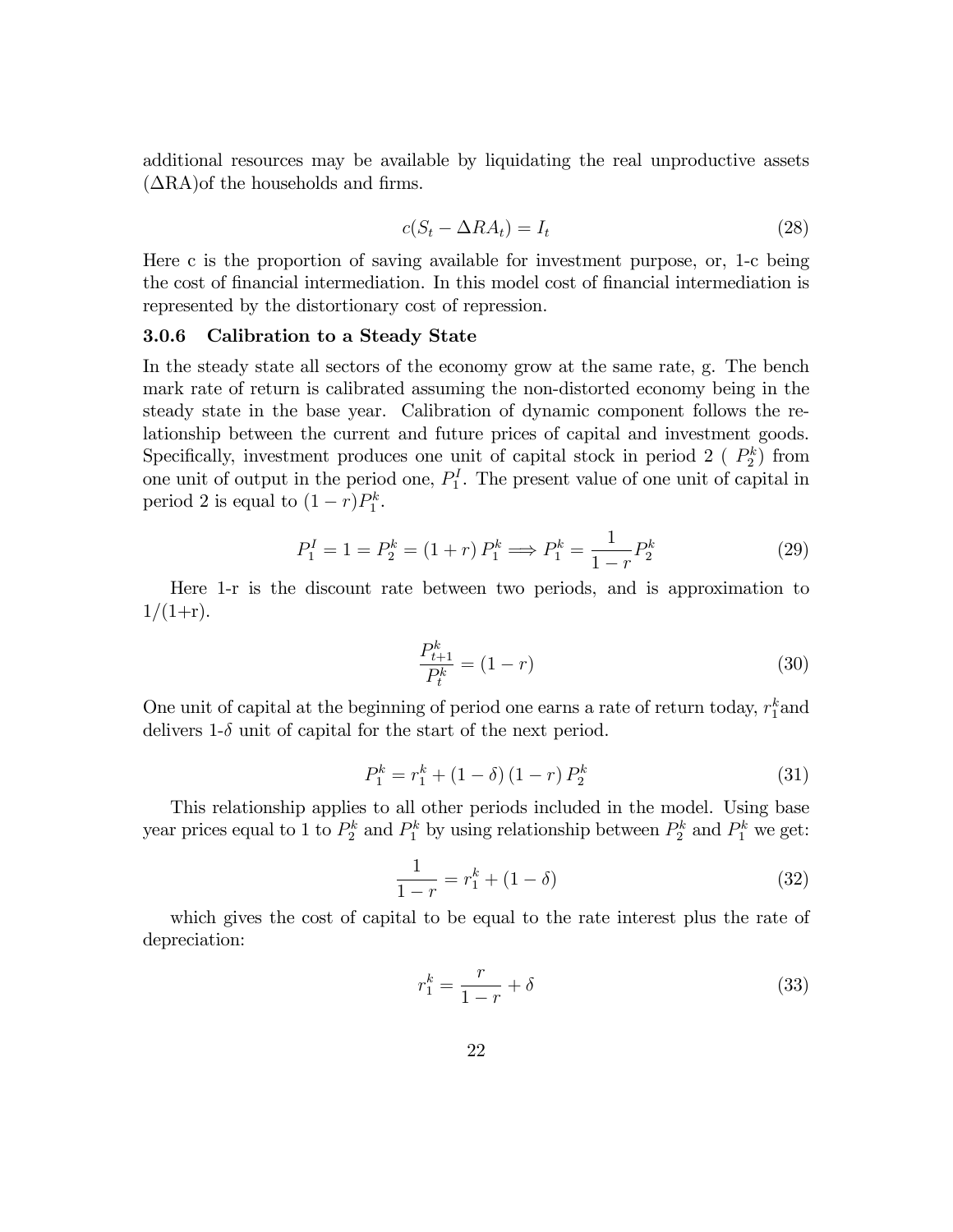. The base-year social accounting matrix (SAM) contains information on capital income  $V_1$  and it is related to rate of return and capital stock,  $V_1 = r_1^k K_1$ . Now substituting for  $r_1^k$  between the steady state interest rate r and the parameters of the model:

$$
K_1 = \frac{V_1}{\frac{r}{1-r} + \delta} \tag{34}
$$

Then substituting this value of  $K_1$  in  $I_1$  function the relationship between the investment and capital earning component of value added may be expressed as:

$$
\frac{I_1}{V_1} = \frac{g + \delta}{\frac{r}{1 - r} + \delta} \tag{35}
$$

If the ratio of investment and capital earning  $(\frac{I_1}{V_1} = 1)$  is equal to one then  $g = \frac{r}{1-r}$  or  $r = \frac{g}{1+r}$  $\frac{g}{1+g}$ . When  $\frac{I_1}{V_1} \neq 1$ , then the key parameter to calibrate is the rate of depreciation, which can be calculated using the relationship between the interest rate, growth rate, depreciation and earning of capital as following :

$$
\delta_j = g \frac{V_j}{I_j - V_j} - \frac{r}{1 - r} \frac{I_j}{I_j - V_j} \tag{36}
$$

In a repressionary regime the cost of capital is distorted by a repressionary component of intermediation,  $\tau_j$ . This can be expressed as:

$$
r_1^k = \frac{\overline{r}_1^k}{1 - \tau_j} \tag{37}
$$

here  $r_1^k$  is actual cost of capital,  $\overline{r}_j^k$  is rate of interest in steady state, and  $\tau_j$  is distortionary element in the financial market. The price of capital becomes

$$
P_1^k = r_1^k (1 - \tau_j) + (1 - \delta) (1 - r) P_2^k \tag{38}
$$

or the cost of capital

$$
r_1^k = \frac{1}{1 - \tau_j} \left[ \frac{r}{1 - r} + \delta \right] \tag{39}
$$

Now adjusting (26) to take account of distortions in the capital market :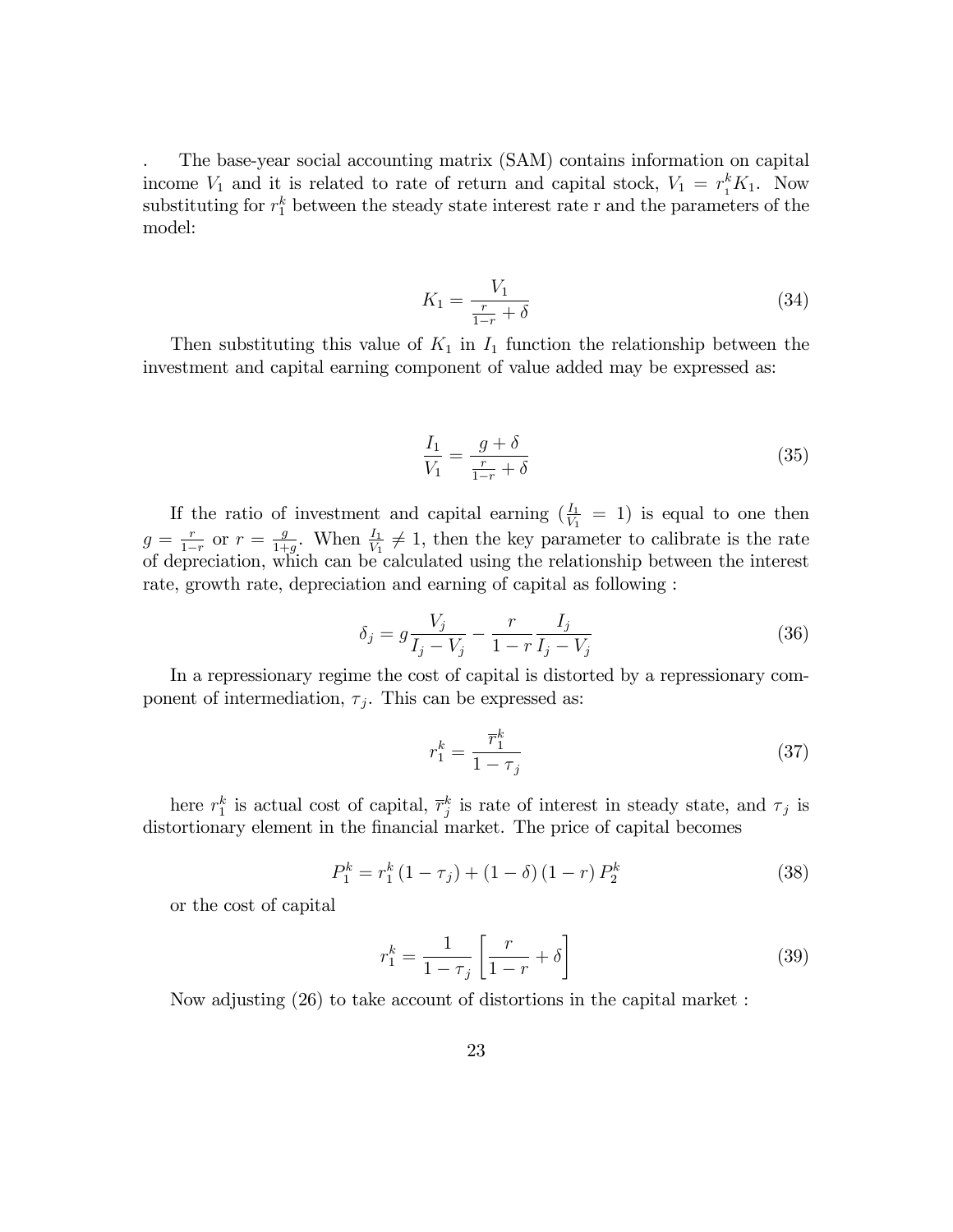$$
\frac{I_1}{V_1} = \frac{g + \delta}{\frac{r}{1 - r} + \delta} (1 - \tau_j)
$$
\n(40)

or

$$
\tau_j = 1 - \frac{\overline{r}_j^k}{\delta + g} \frac{I_j}{V_j} \tag{41}
$$

Thus the spread between the true cost of capital  $\overline{r}_j^k$  and the actual cost of capital  $r_1^k$ depends upon the ratio of investment to capital and ratio of natural rate of interest to depreciation plus the growth rate of the economy.

#### Government Budget and BOP Closures

In the core part of the model the government's budget is balanced in every period, and, therefore government is not involved in intertemporal savings. This essentially implies all government expenditure is basically the government consumption.

The sources of revenue for the government are taxes on value added<sup>5</sup>, tariffs on imports, sales taxes, income taxes and capital taxes. Lump sum income taxes are collected from total household income, and such income taxes are assumed to grow at the rate of population growth rate. In addition there are other sources of government revenue such as export taxes, taxes on tourism, revenue generated from import-licensing and refund of excise taxes from India.

Government transfers its revenues to households and firms in the form of consumption and production subsidies, and it also serves domestic and foreign debt. In the core part of the model we assume all sorts of government non-transfer spending to public consumption.

This is an open economy model. We follow standard Armington specification of international trade in this model. For each tradable sectors constant elasticity of transformation (CET) function defines relation between exports and domestic supply, and constant elasticity of substitution (CES) function explains relation between domestic supply and imports in forming a composite good that goes to the utility function of the households. We use two level nests in trade to take account of different natures of trade relations between India and rest of the world (ROW). More

<sup>&</sup>lt;sup>5</sup>From the fiscal year 1996/97 the government is adopting a value-added tax (VAT) system to replace sales and excise taxes imposed on consumers and producers. Given the self-enforcing mechanism of VAT against other indirect taxes are believed to reduce leakage of tax-revenues, though its implementation seem challenging if one considers illiteracy of 67 percent of population in the country. In ideal conditions revenue generated from VAT and taxes on the Önal product would be the same.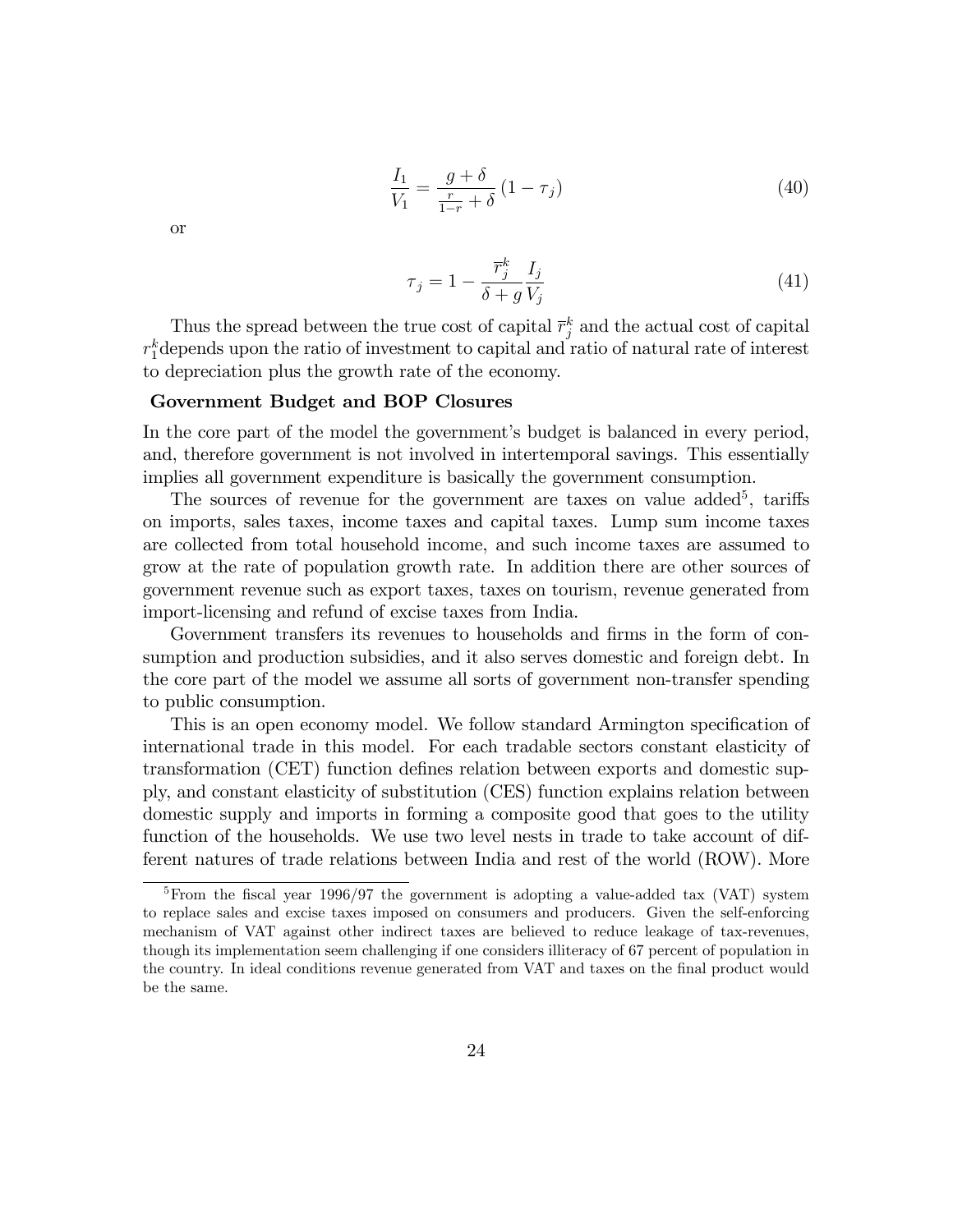detailed discussion of trade specification is available elsewhere (see Bhattarai (1997, 2007) and also the appendix of this paper).

We consider two rules of BOP closure. In the first case no foreign borrowing is allowed; imports need to be paid by  $\exp \left( \frac{\pi}{6} \cdot \ln \right)$  the second case intertemporal borrowing and lending is permitted. It is presented in the form of CAPFLOW scenario in the next section:The elasticities of substitution between domestic and imported products in consumption and the elasticity of transformation between domestic sales and foreign sales are taken based on sensitivity analyses.

Finally, the market clearing condition for goods market is given by:

$$
A_{j,t} = C_{j,t} + \sum_{j=1}^{12} a_{i,j} Y_{j,t} + G_{j,t} + \sum_{j=1}^{12} a_{i,j}^I I_{j,t} + DST_{j,t} + TD_{j,t}
$$
 (42)

here  $A_{j,t}$  is total supply in the economy in a sector j should be equal to sum of various components of demand as given on the right hand side, i.e. the consumption of households:  $C_{j,t} = \sum$ h  $C_{j,h,t}$ , intermediate demands:  $\sum_{n=1}^{12}$  $j=1$  $a_{i,j}Y_{j,t},$ , government demand:  $G_{j,t}$ , investment demand:  $I_{j,t} = \sum$ j  $a_{i,j}I_{j,t}$ , inventory demand:  $DST_{j,t} = DSTR_{j,t} \cdot Y_{j,t}$ , and demand by tourists:  $TD_t^s$ ; for simplicity we assume that demand by tourists grows at the rate of growth of the economy.

#### Definition of a competitive equilibrium

A competitive equilibrium is a set of sequences of prices of composite commodities,  $P_{i,t}$ ; prices of domestic goods sold in domestic markets,  $PD_{i,t}$ ; prices of exported commodities,  $PX_{i,t}$ ; prices of capital goods,  $P_{j,t}^k$ ; prices of terminal capital,  $PTK_{j,t}$ ; wage rates for each categories of labor,  $w_{h,t}$ ; prices of government services,  $PG<sub>t</sub>$ ; prices of provisions for tourism,  $PT<sub>t</sub>$ ; value of transfers to the households,  $PR_t$ ; prices of consumption,  $PU_t$ ; welfare index,  $PW_t$ ; rental rate of capital for each sector,  $r_1^k$ : R<sub>+</sub>  $\rightarrow$ R, and sequences of gross output,  $Y_{i,t}$ ; total supply of commodities,  $A_{i,t}$ ; sectoral capital stock,  $K_{i,t}$ ; sectoral investment,  $I_{i,t}$ ; exports,  $X_{i,t}$ ; government services,  $GOV_t$ ; level of household utility from consumption,  $U_t$ ; and total welfare, W such that given these prices and commodities

1. households solve intertemporal utility maximization problems subject to life time income constraints,

<sup>&</sup>lt;sup>6</sup>. In the model number of sectors trading with placecountry-regionIndia and rest of the world are seven and eight respectively.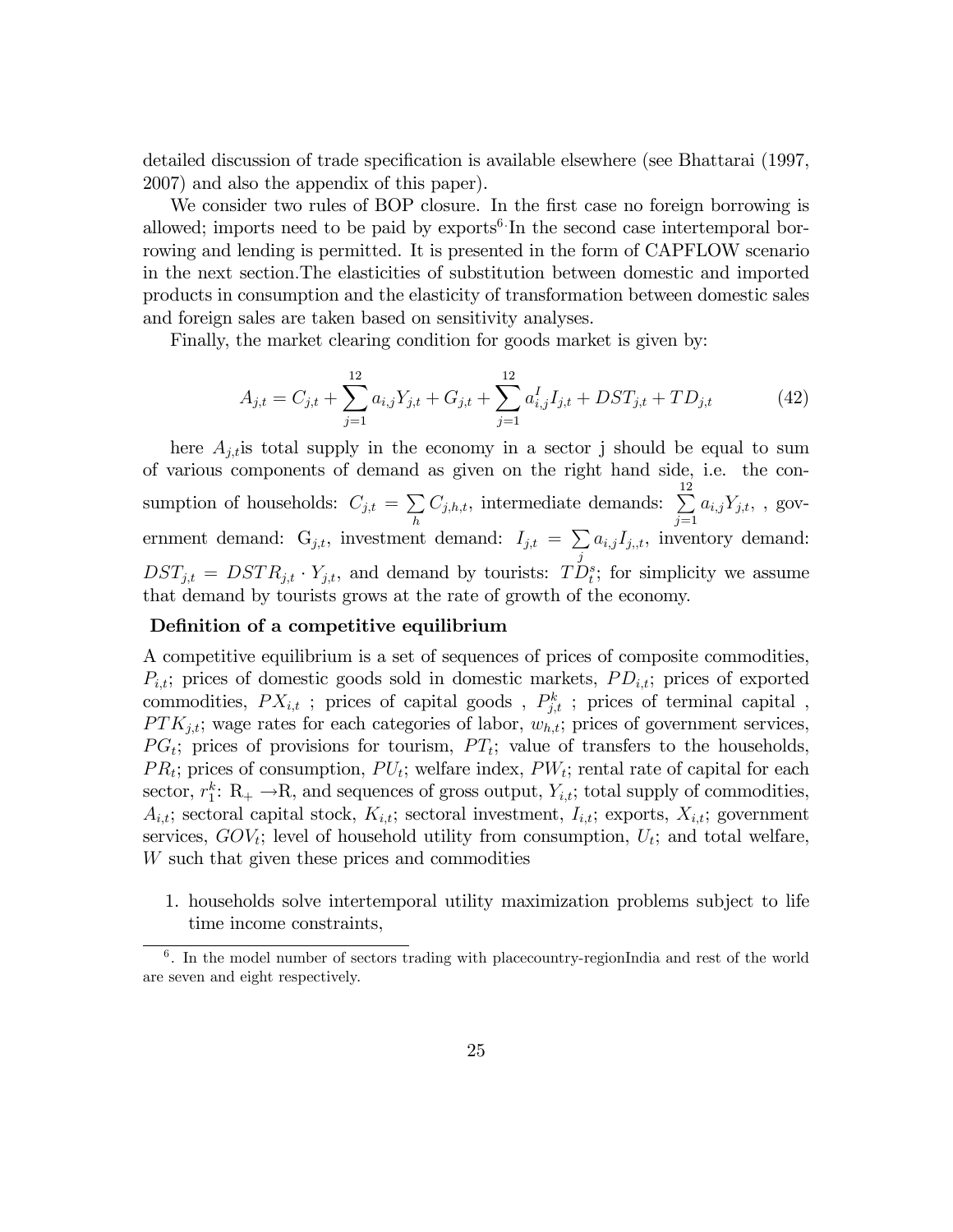- 2. investors solve intertemporal profit maximization problem subject to arbitrage conditions in capital markets
- 3. producers solve their profit maximization problem subject to technology and resource constraints
- 4. markets for goods and services, labor , capital clear
- 5. government account constraints are satisfied,
- 6. balance of payments condition is fulfilled
- 7. Önancial markets are in equilibrium

In this equilibrium, consumers have perfect foresight, capital accumulation is consistent with households optimization, income and expenditure balance over the life period. An agent is doing the best he can in light of actions taken by others and actions taken together are technically feasible. This ensures the compatibility of plans of individuals or correspondence between consumers' preferences and firms' technology.

There are mainly two limitations of this model. First, analytical solution of this model is very complex and unrewarding. We rely on numerical methods that generate a set of relative prices consistent with the equilibrium. Absolute prices do not matter in general equilibrium models, it generates the same equilibrium even if all prices are multiplied by a constant. For analyses of model results we basically compare ratios of prices in terms of a numeraire in benchmark and counter-factual scenarios, not the absolute differences in prices.

Second, the model presented here does not contain any adjustment costs or penalties. The role of dynamics in such a model is not to show the pattern of adjustment, but to track the prices of commodities with a multiperiod character, e.g. the capital stock. The model is suitable to study the impact of a certain policy that changes the steady state of the model and thus the growth and welfare of the households over a model horizon.

In spite of these limitations the model is capable of generating results that are interesting from a point of view of a policy maker. We use a welfare index as the criterion for making the best policy choice from the various options available to a policy maker.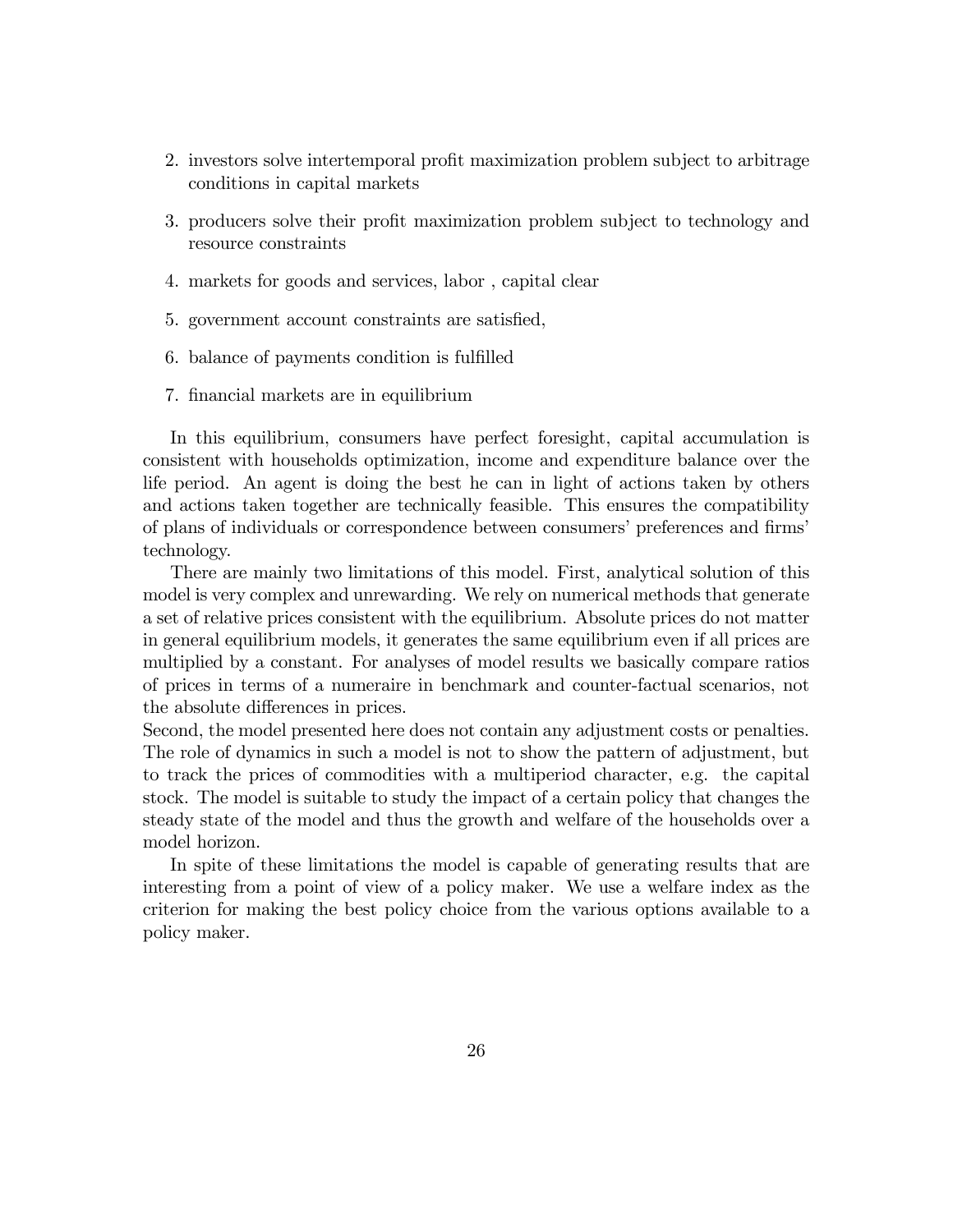#### Measure of Welfare

General equilibrium solutions are used to compute equivalent or compensating variations in consumer welfare from given changes in policy regimes. In this model the overall welfare is given by sum of utility over periods measured in terms of prices of composite consumption.

$$
U W^h = \sum_{t}^{\infty} P U_t^h U_t^h \tag{43}
$$

Here  $U W^h$  is a measure of welfare to household h for the period of model horizon,  $PU_t^h$  is the price of composite consumption in period t, and  $U_t^h$  is the utility to a household from consumption of goods and services in the economy.

We use welfare measures in order to quantify the impacts of various policy measures. A policy experiment that has greater value of  $U W<sup>h</sup>$  is more desirable than the one with lower one.

## 4 Interactions of model with beliefs

The process of negotiations among various parties should be based objectively in an economic model as above as it is possible to compute the optimal level of saving, investment, capital formation and growth objectively in such set up. There is little room for illusions, misunderstanding and distrust when the negotiations are based on such models:

$$
\max \sum_{t=0}^{\infty} \theta^t x_{i,t} = \sum_{t=0}^{\infty} \left\{ \theta^t L_i \left( S_{1,t}, S_{2,t}, \dots, S_{n,t}; b_{0,t}, b_{1,t}, b_{2,t}, \dots, b_{n,t}; M_t \right) \right\}
$$
(44)

## 5 Constituent Assemblies of Nepal of 2013 and 2008

People are principals and MPs are their agents in the principal agent game. When the first CAN, with Maoists as the major party as shown in Table 2, dissolved without promulgating a constitution of Nepal on May 28, 2012 people changed their beliefs about the true intention and commitment of the UCPN (Maoists) towards development and their ability to promulgate a constitution of Nepal. They refined their beliefs about the Nepali Congress and UML and other Tarai based parties. This change is reflected in the structure of the second CAN that was elected on November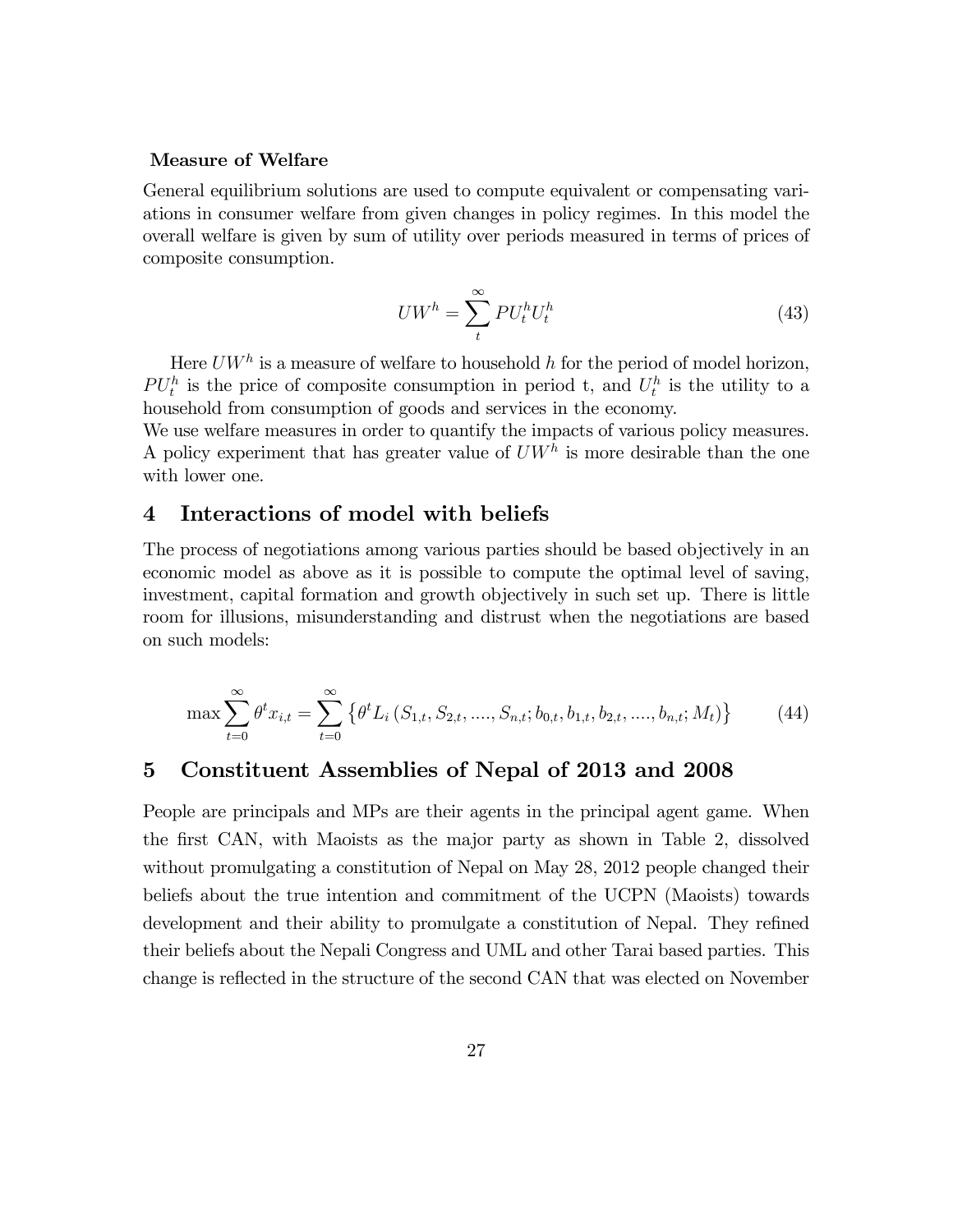19, 2013. Still this was a hung CAN as before but the share of the Nepali Congress increased to 33.9 from 19.3 percent and that of UML increased to 30.4 from 18.0 percent. The share of UCPN (Maoist) reduced to 14 from 38.1 percent. The UCPN (M) became weak and is no longer in a position of dreaming a totalitarian system in Nepal. After the constitution was promulgated on 20 September 2015, the CAN-II became a regular parliament of Nepal to operate till the general election is held under this new constitution. It is irony that the NC that struggled so much in promulgating the constitution was rooted out of the power by a coalition of communist parties, UML and UCPN (Maoist), which not only formed the cabinet, but also elected their member to the president and deputy presidents of Nepal as well as to speakers and deputy speaker in the house. The NC is reorganizing now to fight back the share of power that it deserves still as the main political party in the country as shown in Table 3.

|                                              | Total   | Maoist | N <sub>C</sub> | UML      | <b>MPRF</b>    | <b>TMLP</b> | Others |
|----------------------------------------------|---------|--------|----------------|----------|----------------|-------------|--------|
| Total                                        | 601     | 229    | 116            | 108      | 53             | 21          | 74     |
| <b>FPTP</b>                                  | 240     | 120    | 38             | 33       | 29             |             | 11     |
| Proportional                                 | 335     | 100    | 73             | 70       | 22             | 11          | 59     |
| Nomination                                   | 26      | 9      |                | 5        | $\overline{2}$ |             | 5      |
| Percentage                                   | $100\%$ | 38.1\% | $19.3\%$       | $18.0\%$ | 8.8%           | 3.5%        | 12.3%  |
| Source: Constituent Assembly of Nepal (CAN). |         |        |                |          |                |             |        |

Table 2: Members of First Constituent Assembly by Political Parties in Nepal

Table 3: Members of Second Constituent Assembly by Political Parties in Nepal

|                                              | Total   | N <sub>C</sub>  | <b>UML</b> | Maoist   | <b>MPRF</b> | <b>RPP</b> | Others   |
|----------------------------------------------|---------|-----------------|------------|----------|-------------|------------|----------|
| Total                                        | 601     | 204             | 183        | 84       | 15          | 11         | 103      |
| <b>FPTP</b>                                  | 240     | 105             | 91         | 26       |             |            | 14       |
| Proportional                                 | 335     | 91              | 84         | 54       | 10          | 10         | 86       |
| Nomination                                   | 26      |                 |            |          | (0)1        |            | (0)3     |
| Percentage                                   | $100\%$ | $33.9\%$ 30.4\% |            | $14.0\%$ | $2.5\%$     | $1.8\%$    | $17.1\%$ |
| Source: Constituent Assembly of Nepal (CAN). |         |                 |            |          |             |            |          |

Political events after the promulgation of the new constituion shows that political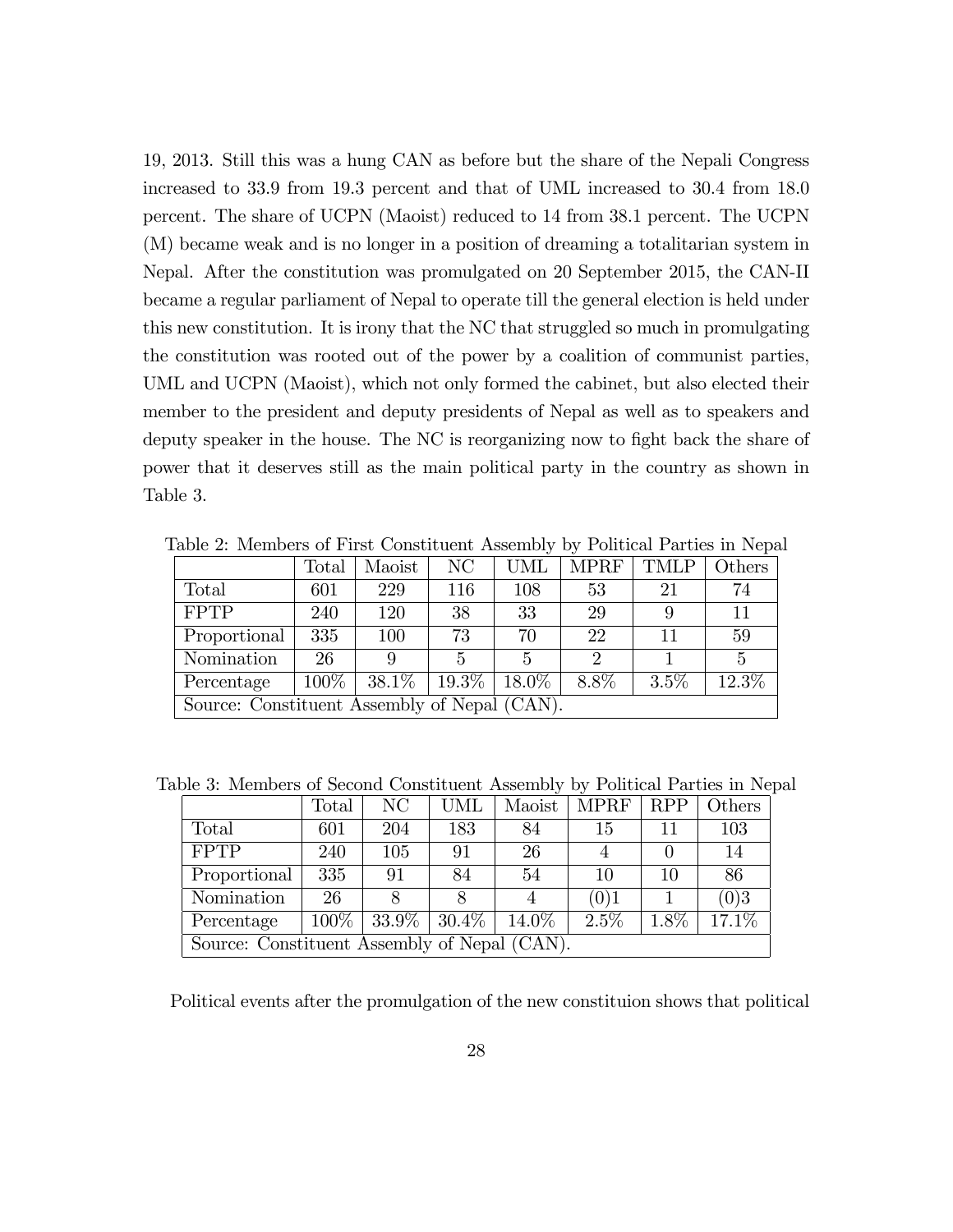leaders of Nepal still seem to be confused in understanding the basic facts that the gains from the commitment and cooperation should be much larger than of noncooperation to form coalition or in realising that the benefits of dynamic optimisation are far greater than zero sum game being played at the moment. It is important to rethink about the true and realistic social welfare function such as  $W(Y, S)$  where Y denotes the level of aggregate economic activities and its growth rates and S the stability of the system. Resources wasted in the process of unsuccessful coalition formation to deter the economy from achieving the more efficient and Pareto optimal solution. For instance, Nepal has not been able to utilise the reources pledged for the restoration and rehabilitation activties after the major earthquake. This was one of the reason why India reduced the aid to Nepal by 40 percent in it 2016 budget in March 2016. Reinvigorate the spirits of April 2006 Revolution. It is important to think why Nepal's per capita income is one third of India and about 12 percent of China though it had similar per capita income with them till 1980. Political instability in the last two decades has been very costly to Nepal. These could have been decades of spectacular growth but turned into the decades of disaster. There cannot be bigger irony than this in the context of Nepal and cooperative strategies of each political party is the only way to sort out this problem. Credibility, respect and commitment only can make this happen. There is more need for this now than before.

## 6 Conclusion

Nepal made significant progress in removing monarchy and terrors of Maoists in the last decade. It however lacks a stable solution of speedier economic growth and development as the major political parties are still struggling to institutionalize the new political framework set up by the new constitution of Nepal that was promulgated by the Constitution Assembly of Nepal (CAN-II ) for the federal democratic republic of Nepal on 20 September 2015. Madesh based parties did not accept the new constitution, this caused an undeclared embargo by India. Nepalese economy crippled by the mighty earthquake of April 2015 got further paralyzed due to this blockage. This has slowed down the process of demarcation of provinces, election of provincial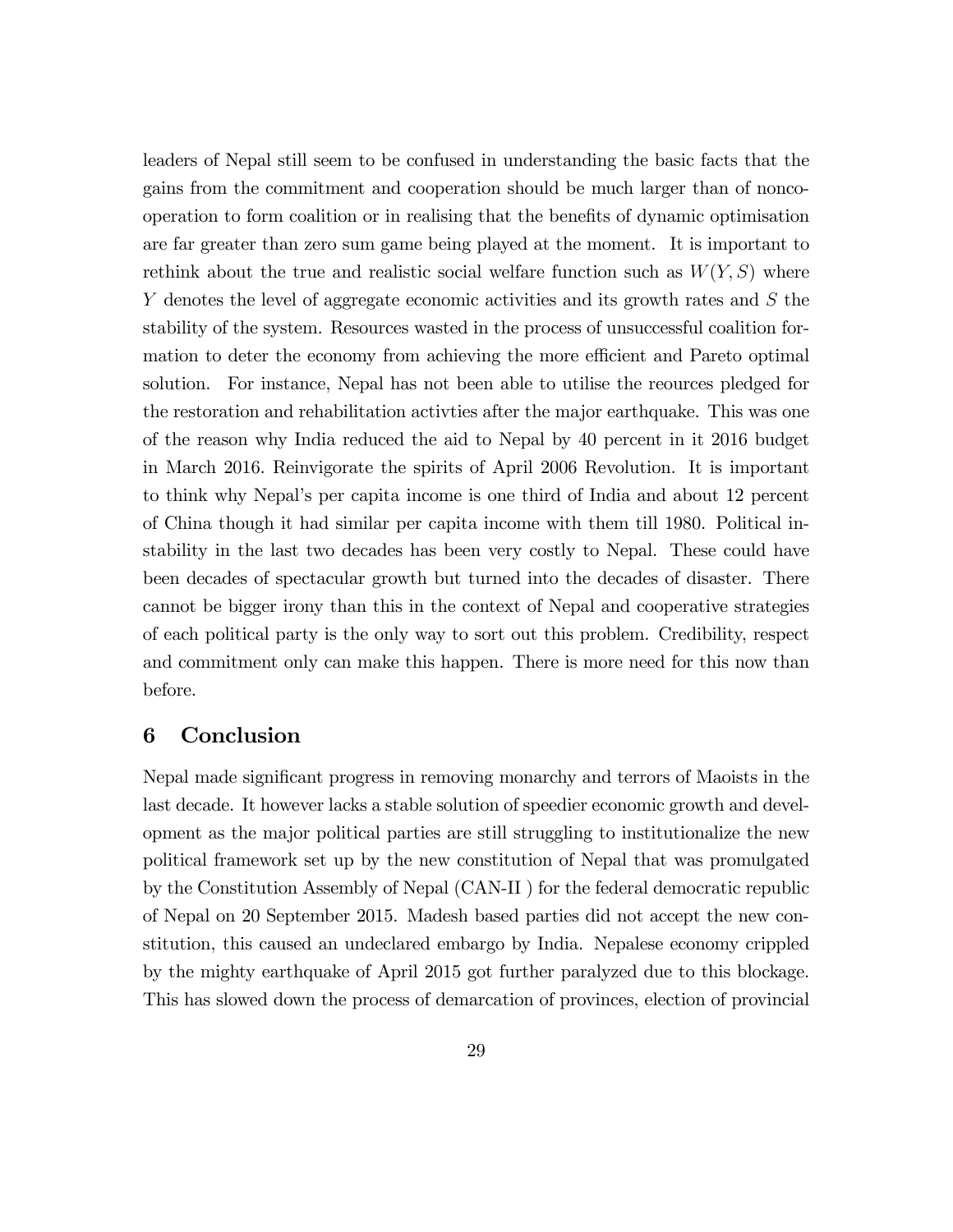assemblies and government, election of the national government. Setting up strategy for growth and development in Nepal with the multiparty structure with focus on broader objectives of national development, alleviation of poverty and speedier economic growth and design of programmes suitable to multi-ethnic, multi-climatic and multi-cultural and multi-linguistic inclusive frameworks would be possible only when the new set up is complete. Nepal should stick to a dynamic model of growth and development for a decentralized economy to update on beliefs that can transform the nation improving wellbeing of all people in Nepal.After the constituion was promulgated on 20 September 2015, the CAN-II became a parliament of Nepal. It is irony that the NC that struggled so much in promulgating the constitution was rooted out of the power by a coalition of communist parties, UML and UCPN (Maoist), which not only formed the cabinet, but also elected their member to the president and deputy presidents of Nepal as well as to speakers and deputy speaker in the house.

## References

- [1] Acemoglu D, S Johnson, JA Robinson (2005) Institutions as a fundamental cause of long-run growth, Handbook of economic growth, 2005 - Elsevier
- [2] Alberto Alesina, Guido Tabellini. 2007. Bureaucrats or Politicians? Part I: A Single Policy Task.American Economic Review 97:1, 169-179
- [3] Bhattarai K. (2013) Coalition for constitution and economic growth in Nepal, International Journal of Global Studies (IJGS), 1:1, February, 1-4
- [4] Bhattarai K. (2011) Constitution and Economic Models for the Federal Republic of Nepal, Economic Journal of Nepal, Vol. 33, No.1, January\_March, Issue No. 129, p. 1-15
- [5] Bhattarai K. (2011) Empty Core in a Coalition: Why No Constitution in Nepal?, Indian Journal of Economics and Business, 10:1:119-126,March 2011
- [6] Bhattarai K. (2007) Models of Economic and Political Growth in Nepal, Serials Publication, New Delhi.
- [7] Bhattarai K. (2006) Consequences of April 2006 Revolutionary Changes in Nepal: Continuation Nepalese Dilemma, Indian Journal of Economics and Business, 5:2:315-321.
- [8] Alessandra Bonfiglioli, Gino Gancia. 2013. Uncertainty, Electoral Incentives and Political Myopia. The Economic Journal 123:568, 373-400.
- [9] Jiahua Che, Kim-Sau Chung, Xue Qiao. 2013. The Good, the Bad, and the Civil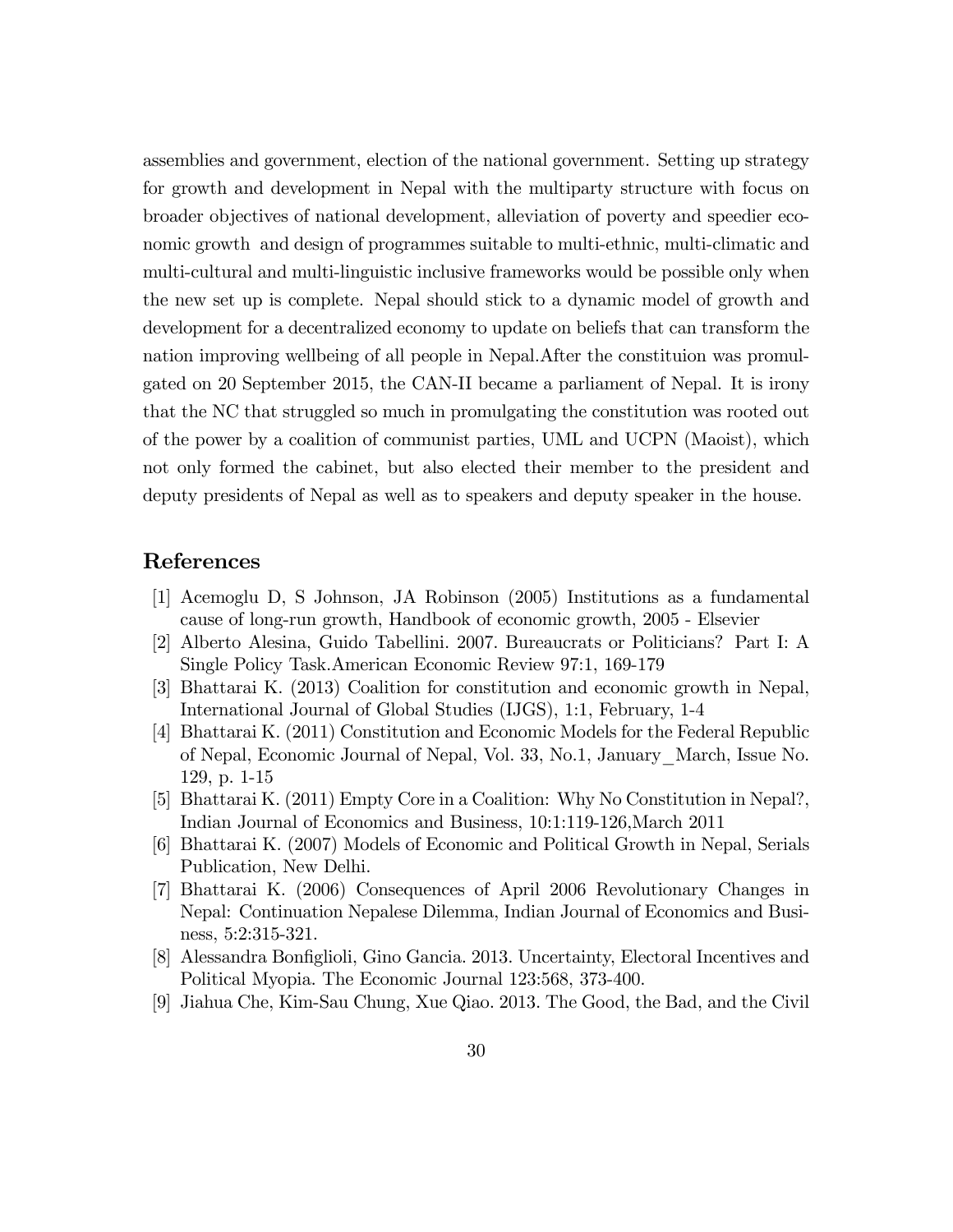Society. Journal of Public Economics .

- [10] Constituent Assembly of Nepal (2015) Constitution of Nepal 2015: preliminary draft, Kathmandu, Nepal.
- [11] Cripps, M.W.(1997) Bargaining and the Timing of Investment, International Economic Review, 38:3 :Aug.:527-546
- [12] Dixit Avinash (1987) Strategic Behaviour in Contests, American Economic Review, Dec., 77:5:891-898.
- [13] Eduardo Araral. 2014. Policy and regulatory design for developing countries: a mechanism design and transaction cost approach. Policy Sciences 47, 289-303
- [14] Justin Fox, Kenneth W. Shotts. 2009. Delegates or Trustees? A Theory of Political Accountability,The Journal of Politics 71:04, 1225.
- [15] Kuhn H. W. (1997) Classics in Game Theory, Princeton University Press.
- [16] Mailath G. J. and L. Samuelson (2006) Repeated Games and Reputations: long run relationship, Oxford.
- [17] Maskin E, J. Moore (1999) Implementation and Renegotiation, Review of Economic Studies, 66,1, 39-56
- [18] Maskin, Eric, and Jean Tirole. 2004. "The Politician and the Judge: Accountability in Government." American Economic Review, 94(4): 1034-1054.
- [19] Myerson R (1986) Multistage game with communication, Econometrica, 54:323- 358.
- [20] Pathak P and T Sönmez (2013) School Admissions Reform in Chicago and England: Comparing Mechanisms by Their Vulnerability to Manipulation." American Economic Review, 103(1): 80-106.
- [21] Persson, T. (2004) Consequences of Constitutions; Journal of the European Economic Association, 2, 2-3, 139-61.
- [22] Riley J G (2001) Silver Singals: Twenty-Five Years of Screening and Signalling, Journal of Economic Literature, 39:2:432-478
- [23] Roth A E. (2008) What have we learned from market design?, Economic Journal,  $118$  (March),  $285-310$ .
- [24] Rubinstein A (1982) Perfect equilibrium in a bargaining model, Econometrica, 50:1:97-109.
- [25] Shapley L (1953) A Value for n Person Games, Contributions to the Theory of Games II, 307-317, Princeton.
- [26] Shapley Lloyd S. and Martin Shubik (1969) Pure Competition, Coalitional Power, and Fair Division, International Economic Review, 10, 3, 337-362.
- [27] Sutton J. (1986) Non-Cooperative Bargaining Theory: An Introduction, Review of Economic Studies, 53, 5., 709-724
- [28] Chai, Hongxia; Song, Xiongwei (2013) The Adaptive State–Understanding Po-